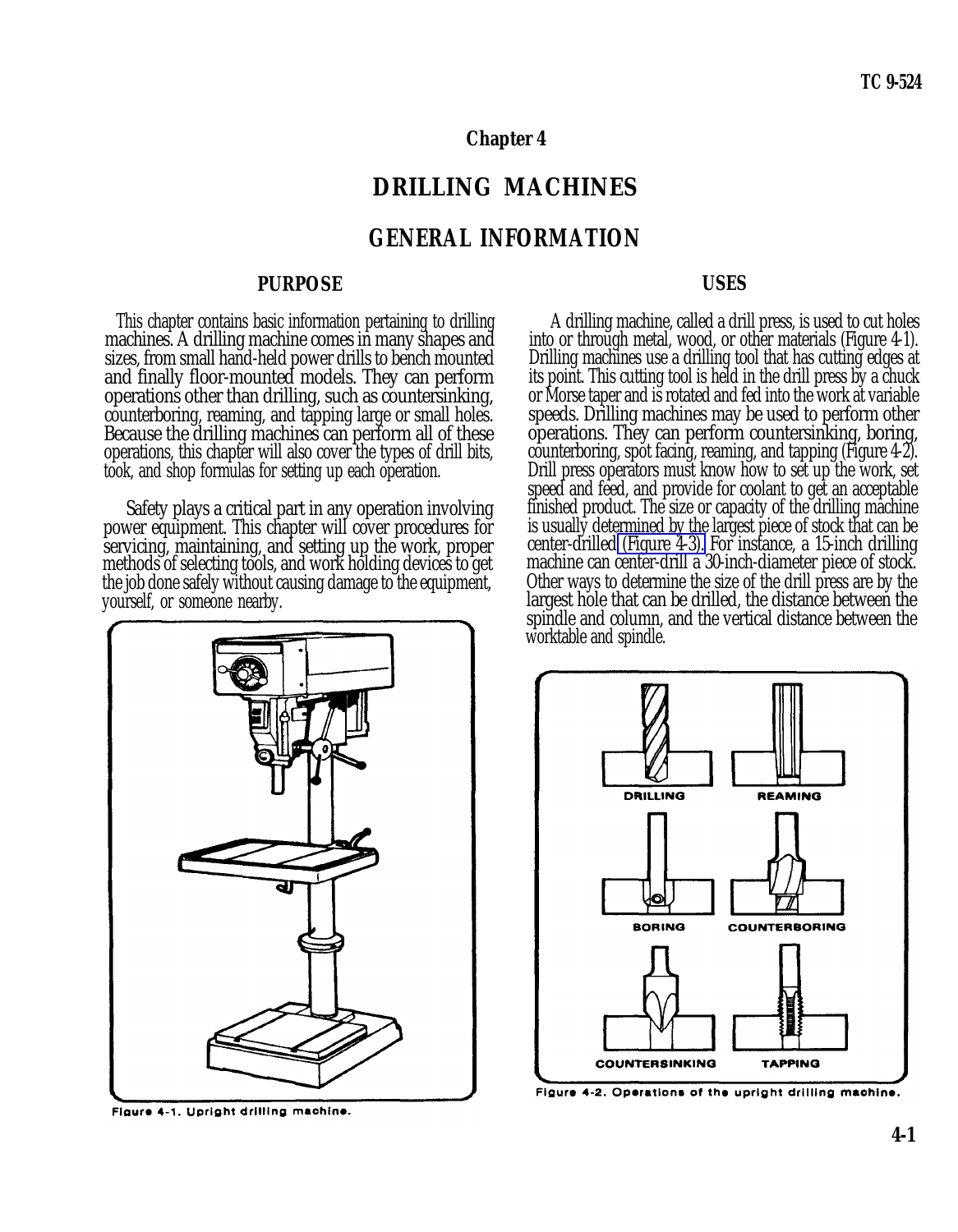<span id="page-1-0"></span>

Fgure 4-3. Determining the size of upright drilling machines.



Figure 4-4. Construction of an upright drilling machine.

# **CHARACTERISTICS**

All drilling machines have the following construction characteristics (Figure 4-4): a spindle. sleeve or quill. column, head, worktable, and base.

- The spindle holds the drill or cutting tools and revolves in a fixed position in a sleeve. In most drilling machines, the spindle is vertical and the work is supported on a horizontal table.
- The sleeve or quill assembly does not revolve but may slide in its bearing in a direction parallel to its axis. When the sleeve carrying the spindle with a cutting tool is lowered, the cutting tool is fed into the work: and when it is moved upward, the cutting tool is withdrawn from

the work. Feed pressure applied to the sleeve by hand or power causes the revolving drill to cut its way into the work a few thousandths of an inch per revolution.

- The column of most drill presses is circular and built rugged and solid. The column supports the head and the sleeve or quill assembly.
- The head of the drill press is composed of the sleeve, spindle, electric motor, and feed mechanism. The head is bolted to the column.
- The worktable is supported on an arm mounted to the column. The worktable can be adjusted vertically to accommodate different heights of work. or it may be swung completely out of the way. It may be tilted up to 90° in either direction, to allow for long pieces to be end or angled drilled.
- The base of the drilling machine supports the entire machine and when bolted to the floor, provides for vibration-free operation and best machining accuracy. The top of the base is similar to a worktable and maybe equipped with T-slots for mounting work too large for the table.

# **CARE OF DRILLING MACHINES**

# **Lubrication**

Lubrication is important because of the heat and friction generated by the moving parts. Follow the manufacturer's manual for proper lubrication methods. Clean each machine after use. Clean T-slots. grooves. and dirt from belts and pulleys. Remove chips to avoid damage to moving parts. Wipe all spindles and sleeves free of grit to avoid damaging the precision fit. Put a light coat of oil on all unpainted surfaces to prevent rust. Operate all machines with care to avoid overworking the electric motor.

# **Special Care**

Operations under adverse conditions require special care. If machines are operated under extremely dusty conditions. operate at the slowest speeds to avoid rapid abrasive wear on the moving parts and lubricate the machines more often. Under extreme cold conditions, start the machines at a slow speed and allow the parts and lubricants to warm up before increasing the speeds. Metal becomes very brittle in extreme cold. so do not strike the machines with hard tools. Extreme heat may cause the motor to overheat. so use intermittent. or on and off, operations to keep the motor running cool.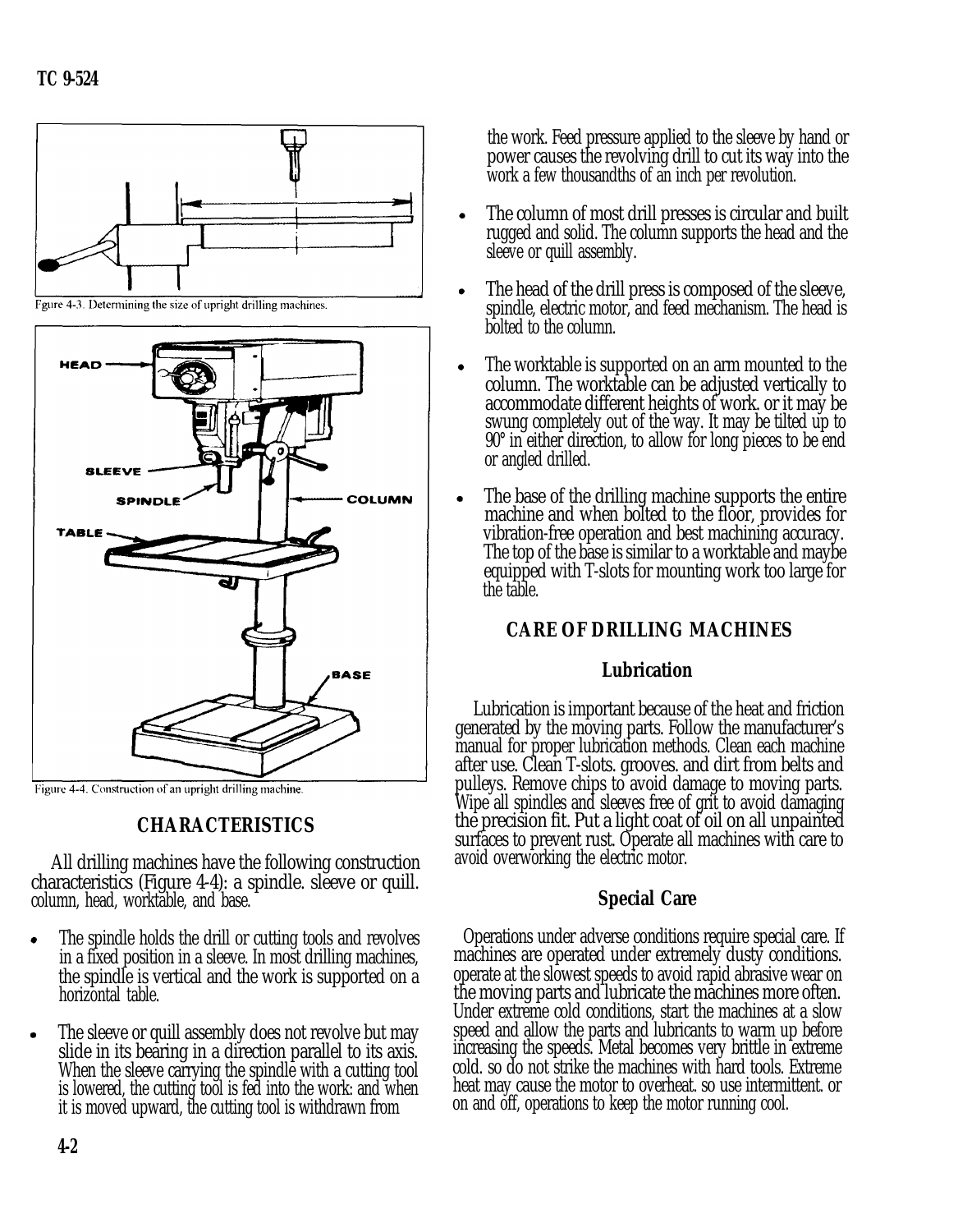## **TYPES OF DRILLING MACHINES**

<span id="page-2-0"></span>There are two types of drilling machines used by maintenance personnel for repairing and fabricating needed parts: hand-feed or power-feed. Other types of drilling machines, such as the radial drill press. numerically controlled drilling machine. multiple spindle drilling machine, gang drilling machine, and turret drill press, are all variations of the basic hand and power-feed drilling machines. They are designed for high-speed production and industrial shops.

Drilling depth is controlled by a depth-stop mechanism located on the side of the spindle. The operator of the machine must use a sense of feel while feeding the cutting tool into the work. The operator must pay attention and be alert. to when the drill breaks through the work, because of the tendency of the drill to grab or snag the workpiece, wrenching it free of its holding device. Due to the high speed of these machines, operations that require drilling speeds less work. than 450 revolutions per minute cannot be performed.

Reaming, counterboring, and counter-sinking may require slower speeds than drilling and may not be able to be performed for all materials on these machines.

### **Hand-Feed**

The hand-feed drilling machines (Figure 4-5) are the simplest and most common type of drilling machines in use today. These are light duty machines that are hand-fed by the operator, using a feed handle. so that the operator is able to "feel" the action of the cutting tool as it cuts through the workpiece. These drilling machines can be bench or floormounted. They are driven by an electric motor that turns a drive belt on a motor pulley that connects to the spindle pulley. Hand-feed machines are essentially high-speed machines and are used on small workplaces that require holes 1/2 inch or smaller. Normally, the head can be moved up and down on the column by loosening the locking bolts. which allows the drilling machine to drill different heights of



Figure 4-5. Hand-feed drilling machine.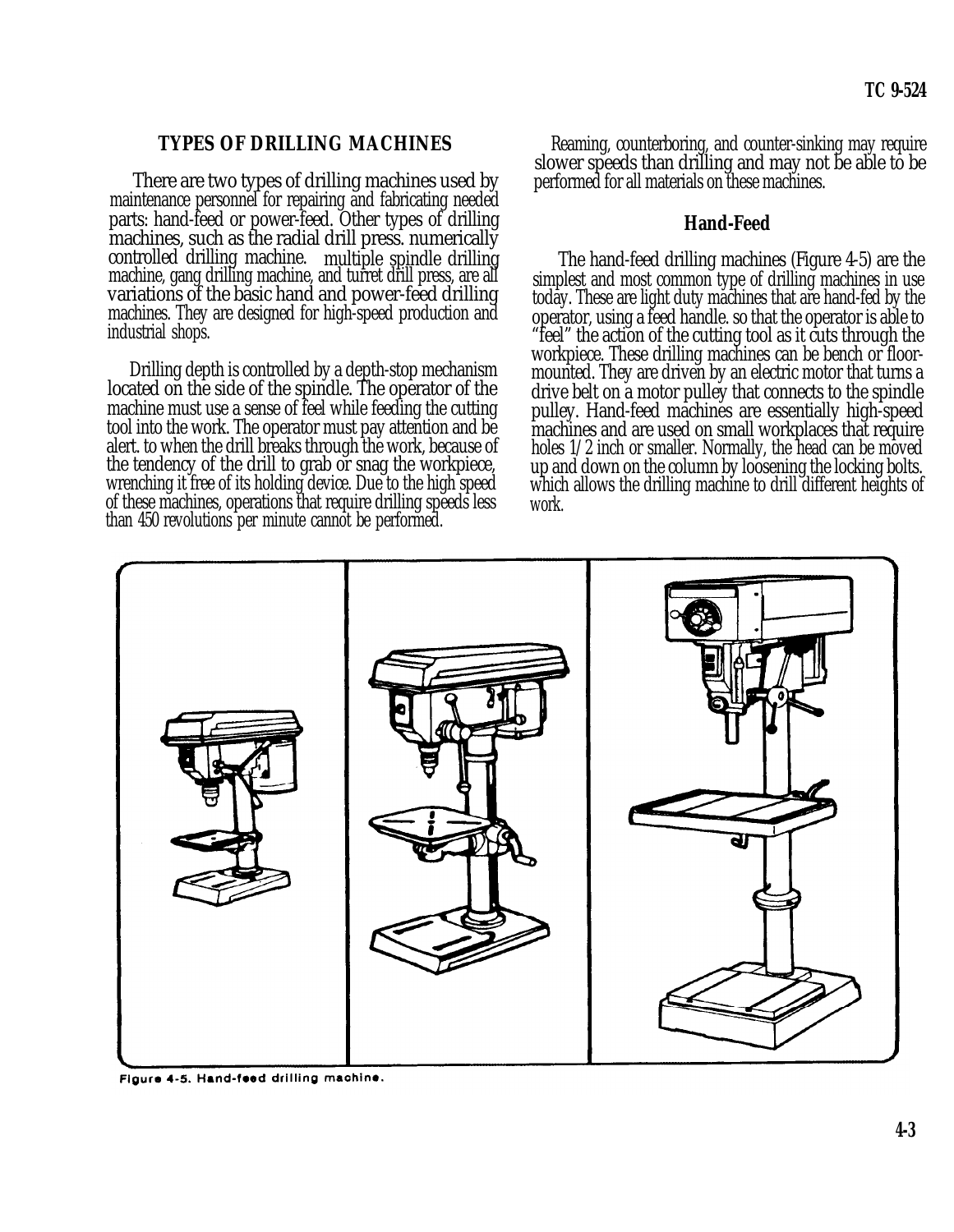# **Power-Feed**

<span id="page-3-0"></span>The power-feed drilling machines (Figure 4-6) are usually larger and heavier than the hand-feed. They are equipped with the ability to feed the cutting tool into the work automatically, at a preset depth of cut per revolution of the spindle, usually in thousandths of an inch per revolution.

These machines are used in maintenance shops for mediumduty work, or work that uses large drills that require power feeds. The power-feed capability is needed for drills or cutting took that are over 1/2 inch in diameter, because they require more force to cut than that which can be provided by using hand pressure. The speeds available on power-feed machines can vary from about 50 RPM to about 1,800 RPM. The slower speeds allow for special operations, such as counterboring, countersinking, and reaming.

The sizes of these machines generally range from 17-inch to a 22-inch center-drilling capacity, and are usually floor mounted. They can handle drills up to 2 inches in diameter, which mount into tapered Morse sockets. Larger workplaces are usually clamped directly to the table or base using T-bolts and clamps, while small workplaces are held in a vise. A depth-stop mechanism is located on the head, near the spindle, to aid in drilling to a precise depth.



Figure 4-6. Power-feed drilling machine.

# **SAFETY PRECAUTIONS**

## **GENERAL**

Drilling machines have some special safety precautions device to prev<br>t are in addition to those listed in Chapter 1 that are in addition to those listed i[n Chapter 1.](#page-0-0)

Drilling machines are one of the most dangerous hand Drining machines are one of the most dangerous nand<br>operated pieces of equipment in the shop area. Following Never clean away chips with your hand. Use a brush. safety procedures during drilling operations will help sarety procedures during urining operations will help Keep all loose clothing away from turning tools.<br>
eliminate accidents, loss of time, and materials. Listed below are safety procedures common to most types of drilling

- Do not support the workplaces by hand. Use a holding<br>device to prevent the workpiece from being tom from the  $\bullet$
- **DRILLING MACHINE SAFETY** Never make any adjustments while the machine is operating.
	-
	-
	- Make sure that the cutting tools are running straight. before starting the operation.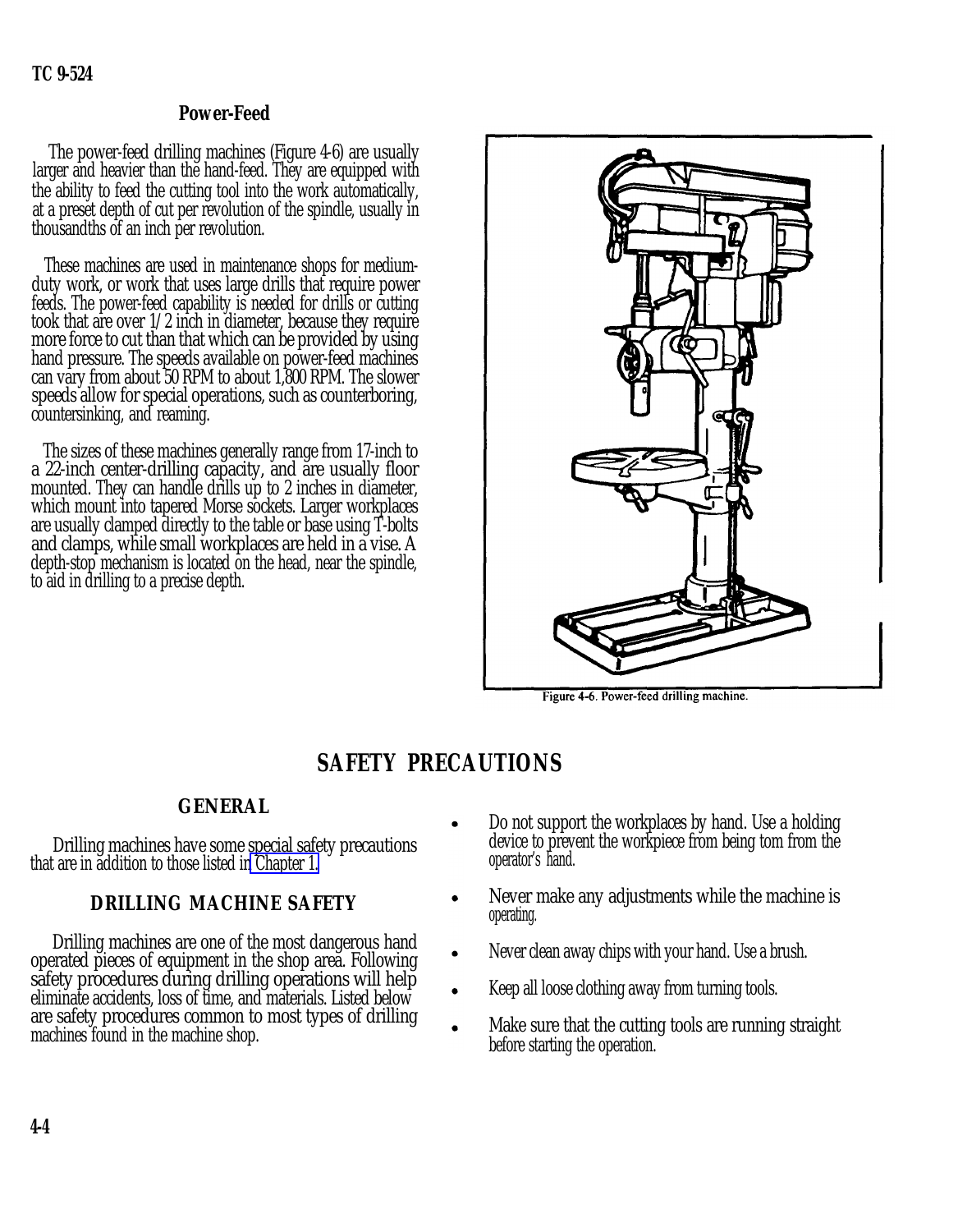- <span id="page-4-0"></span>Never place tools or equipment on the drilling tables.
- Keep all guards in place while operating.
- Ease up on the feed as the drill breaks through the work to avoid damaged tools or workplaces.
	-

machines.

# **TOOLS AND EQUIPMENT**

Ď

## **TWIST DRILLS**

Twist drills are the most common cutting tools used with drilling machines. Twist drills are designed to make round holes quickly and accurately in all materials. They are called twist drills mainly because of the helical flutes or grooves that wind around the body from the point to the neck of the drill and appear to be twisted (Figure 4-7). Twist drills are simply constructed but designed very tough to withstand the high torque of turning, the downward pressure on the drill, and the high heat generated by friction.



There are two common types of twist drills, high-speed steel drills, and carbide-tipped drills. The most common type used for field and maintenance shop work is the high-speed steel twist drill because of its low cost. Carbide-tipped metal drills are used in production work where the drill must remain sharp for extended periods, such as in a numerically controlled drilling machine. Other types of drills available are: carbide tipped masonry drills, solid carbide drills, TiN coated drills, parabolic drills and split point drills. Twist drills are classified as straight shank or tapered shank (Figure 4-7). Straight shank twist drills are usually l/2-inch or smaller and tit into geared drill chucks, while tapered shank drills are usually for the larger drills that need more strength which is provided by the taper socket chucks.

Common twist drill sizes range from 0.0135 (wire gage size No. 80) to 3.500 inches in diameter. Larger holes are cut by special drills that are not considered as twist drills. The standard sizes used in the United States are the wire gage numbered drills, letter drills, fractional drills, and metric drills (Se[e Table 4-1,](#page-2-0) in Appendix A). Twist drills can also be classified by the diameter and length of the shank and by the length of the fluted portion of the twist drill.

Remove all chuck keys and wrenches before operating.

Always wear eye protection while operating any drilling

Wire gage twist drills and letter twist drills are generally used where other than standard fractional sizes are required, such as drilling holes for tapping. In this case, the drilled hole forms the minor diameter of the thread to be cut, and the major diameter which is cut by tapping corresponds to the common fractional size of the screw. Wire gage twist drills range from the smallest to the largest size; from No 80  $(0.0135$  inch) to No 1  $(0.2280$  inch). The larger the number, the smaller the diameter of the drill. Letter size twist drills range from A (0.234 inch) to Z (0.413 inch). As the letters progress, the diameters become larger.

Fractional drills range from 1/64 to 1 3/4 inches in l/64-inch units; from 1/32 to 2 1/4 inches in 1/32-inch units, and from 1/1 6 to 3 1/2 inches in 1/16-inch units.

Metric twist drills are ranged in three ways: miniature set, straight shank, and taper shank. Miniature metric drill sets range from 0.04 mm to 0.99 mm in units of 0.01 mm. Straight shank metric drills range from 0.05 mm to 20.0 mm in units from 0.02 mm to 0.05 mm depending on the size of the drill. Taper shank: drills range in size from 8 mm to 80 mm in units from 0.01 mm to 0.05 mm depending on the size of the drill.

The drill gage [\(Figure 4-8\)](#page-5-0) is used to check the diameter size of a twist drill. The gage consists of a plate having a series of holes. These holes can be numbered, lettered, fractional, or metric-sized twist drills. The cutting end of the drill is placed into the hole to check the size. A micrometer can also be used to check the size of a twist drill by measuring over the margins of the dril[l \(Figure 4-9\).](#page-5-0) The smaller sizes of drills are not usually marked with the drill size or worn drills may have the drill size rubbed off, thus a drill gage or micrometer must be used to check the size.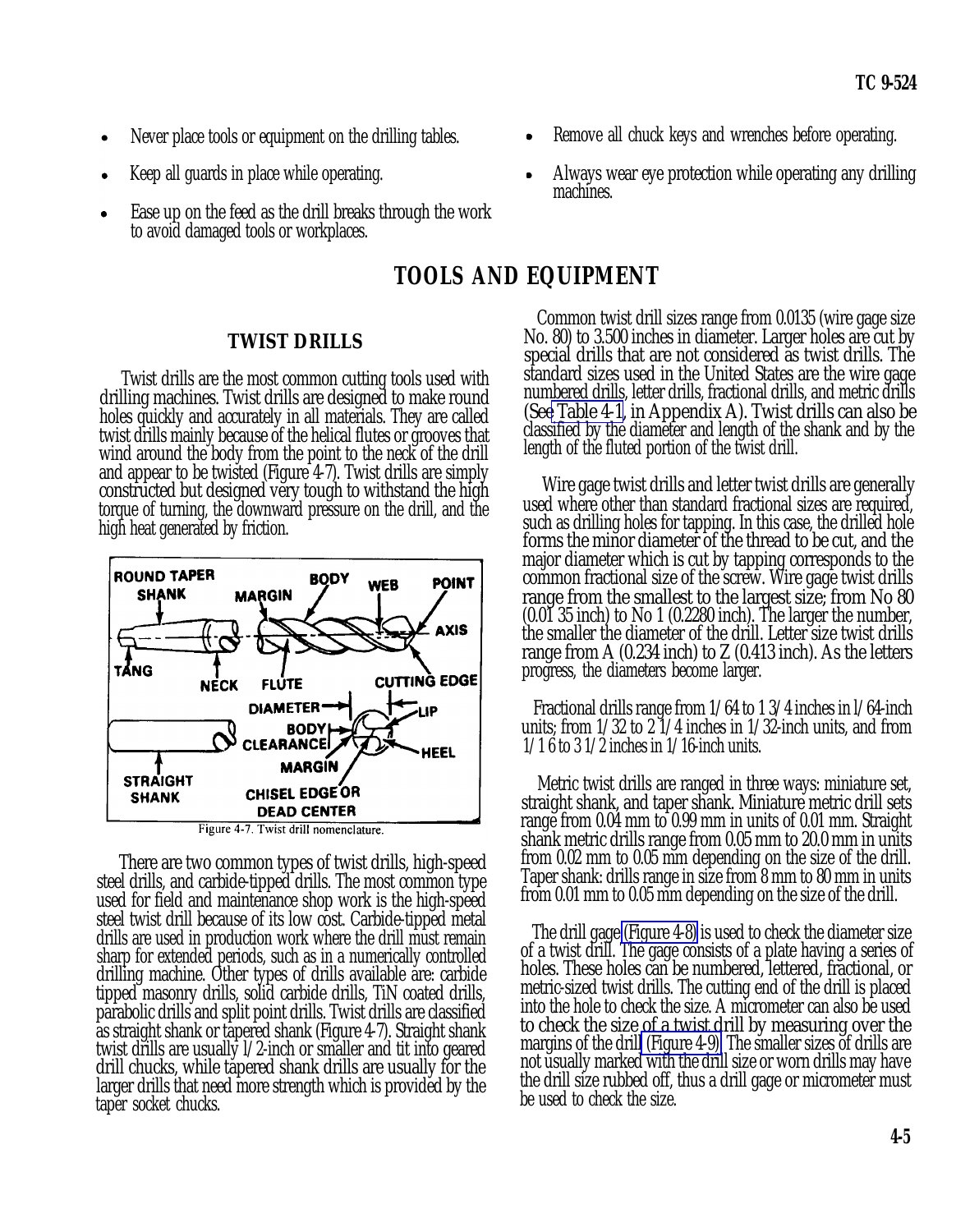# <span id="page-5-0"></span>**TC 9-524**

It is important to know the parts of the twist drill for proper identification and sharpening [\(Figure 4-7\).](#page-4-0)

The point is the entire conical shaped end of the drill containing the cutting edges and chisel edge.

The body is the part of the drill that is fluted and relieved.

The shank is the part that fits into the holding device, whether it is a straight shank or a tapered shank.

The chisel edge is the point at which the two lips meet. The chisel edge acts as a chisel when the drill is turning and cuts into the workpiece. The chisel edge must always be centered exactly on the drill's axis for accurate cutting action.



Figure 4-8. Drill gage.

The cutting edge lips cut like knives when fed and rotated into the workpiece. The lips are sharp edges formed by grinding the flutes to a conical point.

The heel is the conical shaped portion of the point in back of the cutting edge lips.

The amount of slope given to the heel in back of the drill lips is called lip clearance. This clearance is necessary to keep the heel from rubbing the bottom of the hole being drilled. Rubbing would prevent the drill from cutting.

The flute *is* the helical groove on the drill. It carries out the chips and admits coolant to the cutting edges.

The margin is the narrow surface along the flutes that determines the size of the drill and keeps the drill aligned.

The portion of the drill body that is relieved behind the margin is known as the body clearance. The diameter of this part is less than that of the margin and provides clearance so that all of the body does not rub against the side of the hole and cause friction. The body clearance also permits passage of lubricants around the drill.



Figure 4-9. Measuring a drill with a micrometer.

The narrowed end of the tapered shank drill is called the tang. The tang fits the slot in the innermost end of the drill spindle, drill chuck, or other drill holding device and aids in driving the tool. It also prevents the drill from slipping.

The web of the drill is the metal section separating the flutes. It runs the length of the body between the flutes. The web gradually increases in thickness toward the shank, increasing the rigidity of the drill.

An imaginary line through the center of the drill from end to end is the axis. The drill must rotate evenly about the axis at all times.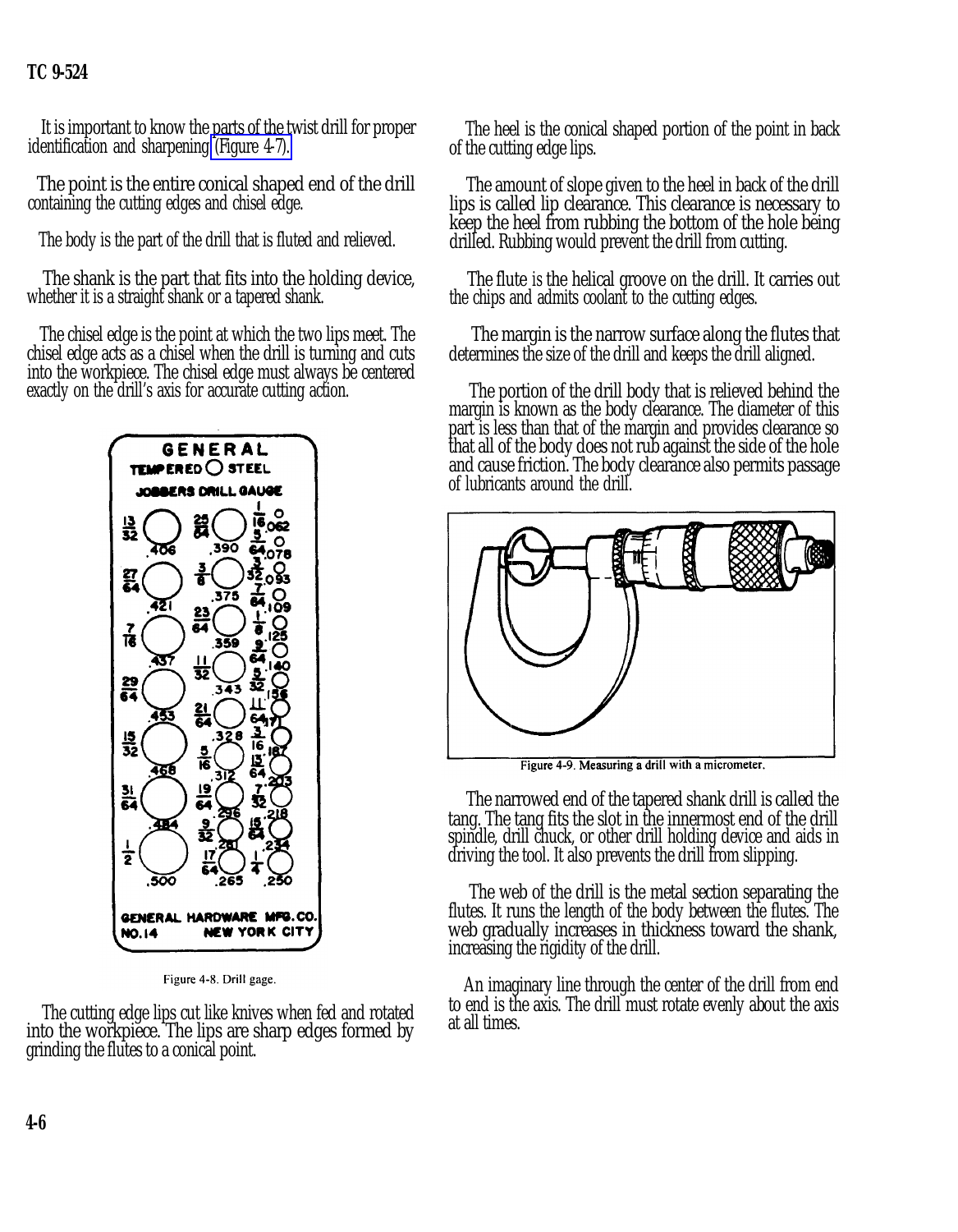## **SPECIAL DRILLS**

<span id="page-6-0"></span>Special drills are needed for some applications that a normal high-speed industrial operations. Other types of special drills general purpose drill cannot accomplish quickly or accurately.<br>Special drills can be twist drill type, straight fluted type, or<br>special fluted. Special drills can be known by the job that they are designed for, such as aircraft length drills, which have an for most field and maintenance shops extended shank. Special drills are usually used in. <br>adapted for most special drilling needs. extended shank. Special drills are usually used in.

are: left hand drill, Silver and Deming, spotting, slow spiral, fast spiral, half round, die, flat, and core drills. The general purpose high-speed drill, which is the common twist drill used<br>for most field and maintenance shops, can be reground and

# **SHARPENING TWIST DRILLS**

Twist drills become dull and must be resharpened. The preferred method of resharpening a twist drill is with the drill grinding machine, but this machine is not always available in field and maintenance units, so the offhand method of drill sharpening must be used (Figure 4-10). The off hand method requires that the operator have a knowledge of the drilling geometry (Figure 4-11) and how to change drill angles as needed for any drilling job (se[e Table 4-2](#page-3-0) in Appendix A).



Figure 4-11. Drill geometry.

**DRILL GEOMETRY** 

A = CUTTING LIP ANGLE

**B = LIP CLEARANCE ANGLE** C = CHISEL EDGE ANGLE

Tools needed are a utility or bench grinder with a dressed wheel and a drill point gage (Figure 4-12) or protractor head on the combination square. The drill point gage is set at 59° and adjusted along the steel rule to fit the drill to be sharpened. The cutting lips must be of the same angle, the lip clearance angle must be within a specific degree range, and the cutting lips must be of an equal length. There are several basic characteristics that all twist drills must have to cut properly. The following will cover those characteristics.

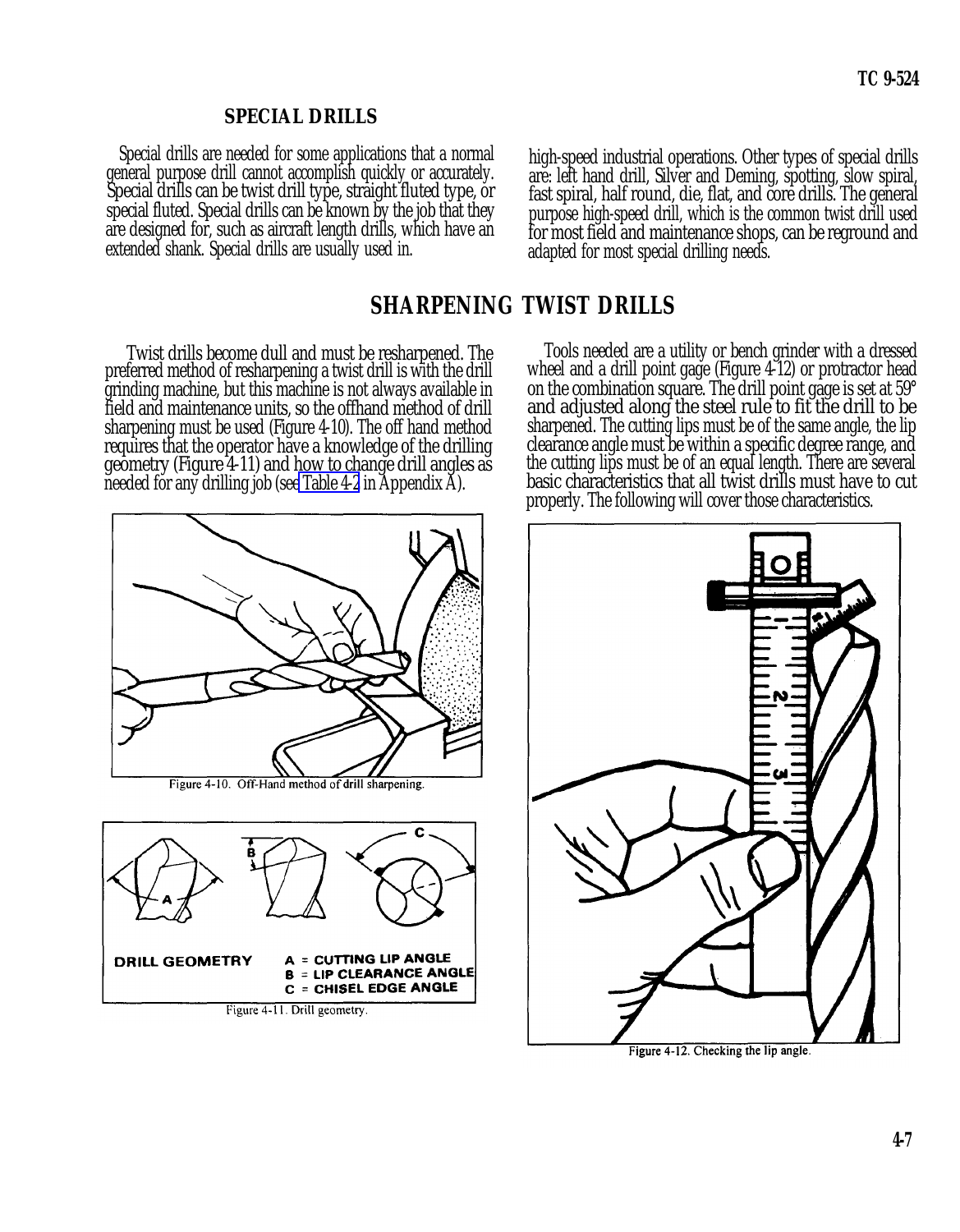## **PRECHECK**

Before sharpening a twist drill, the operator must check the condition of the drill for chipped and cracked lips or edges that must be ground off during the sharpening process. The operator must also check the references for the proper lip angle and lip clearance angle for the material to be drilled. After setting up the bench grinder for offhand drill sharpening, the operator assumes a comfortable stance in front of the grinding wheel to sharpen the twist drill. The suggested method is to grind the lip angle first, then concentrate on grinding the lip clearance angle, which will then determine the lip length. The usual lip angle is an included angle of 118°  $(59° \times 2)$  (Figure 4-13), which is the lip angle of general purpose drills. Use the drill point gage frequently to check lip angle and lip length. When grinding, do not allow the drill to become overheated. Overheating will cause the drill edges to become blue which is an indication that the drill's temper has been lost. The blue area must be ground completely away to reestablish the drill's temper. If a drill becomes too hot during sharpening, the lips can crack when dipped into cold water or coolant.



## **DRILL POINT**

When grinding the lip angle, use the drill point gage and grind one lip perfectly straight and at the required angle (usually 590). Then flip the drill over and grind the other lip. Once the angle is established, then the lip clearance angle and lip length can be ground. If both lips are not straight and of the same angle, then the chisel edge (Figure 4-14) will not be established. It is it important to have a sharp and centered chisel edge or the drill will not rotate exactly on its center and the hole will be oversized. If the drill point is too flat, it will not center properly on the workpiece. If the drill point is too steep, the drill will require more power and cut slowly. When the angles of the cutting lips are different, then the drill will only have one lip cutting as it revolves. The hole will be oversized and the drill will wear very rapidly.



When both the angles and the length of the angles are incorrect, then excessive wear is put on both the drill and machine, which will result in poor workmanship (Figure 4- 15).



## **CLEARANCE ANGLE**

When grinding the lip clearance angle, (Figure 4-13), relief must be given to both cutting edges allowing them to enter into the workpiece to do the cutting. General purpose drills have a clearance of 8° to 12°. The chisel edge of a correctly ground drill should be at an angle of about 45° with the line of the cutting edges. The angle of the chisel edge to the lips is a guide to the clearance [\(Figure 4-16\).](#page-8-0) Too much clearance will cause the drill to break down because of insufficient support of the lip, and there will not be enough lip thickness to carry away the generated heat.

Too little clearance will result in the drill having little or no cutting edges, and the increased pressure required to feed it into the hole will cause the drill to break. By looking straight onto the cutting tip of the drill, the operator can see if the chisel edge is correct. If the chisel edge is correct at 45° to the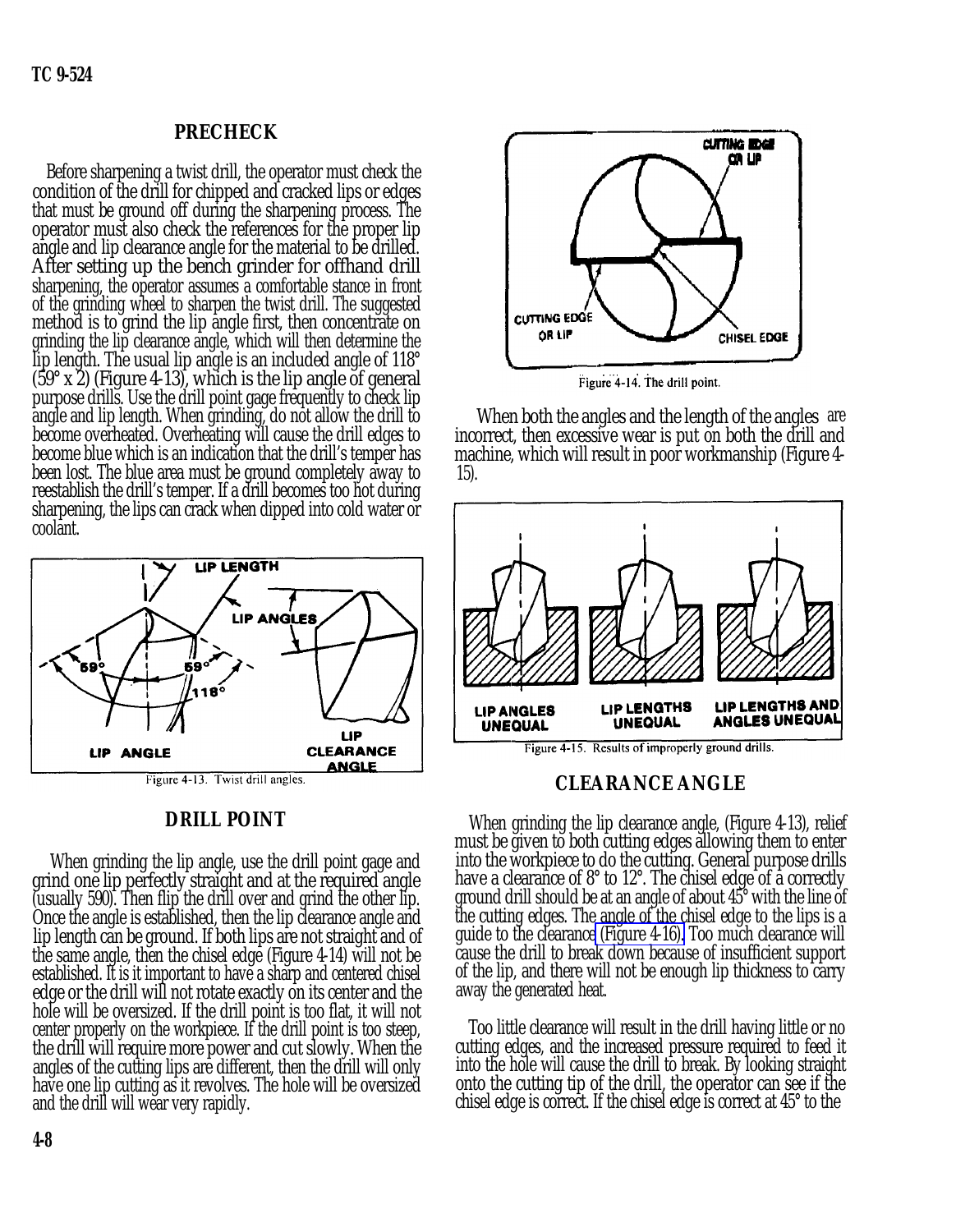<span id="page-8-0"></span>lips, then it is an indication that the lip clearance angle is correct. An incorrect chisel edge is usually produced by holding the drill at an incorrect angle to the wheel (Figure 4-17) when grinding. A good guide is to hold the drill parallel to the ground, and make slight adjustments.

## **RAKE ANGLE**

The angle between the flute and the axis of the drill that forms the cutting edge is known as the rake angle (Figure 4- 18). Generally, the rake angle is between 180 and 450, with 30° being the most common. Drills used on armor plate or other very hard materials need a reduced rake angle to increase the support behind the cutting edge. Soft materials, like brass and bronze, also use a reduced rake angle to prevent the drill from grabbing. The rake angle partially governs the tightness with which the chips curl and the amount of space they occupy. If the rake angle is too small, the lips may be too thin and break under the strain of drilling. Too large of a rake angle makes the drill chatter and vibrate excessively.



Figure 4-16. Lip clearance angle is directly proportional to the chisel point.

The web of a drill is made thicker toward the shank to strengthen the tool. In smaller size drills, the difference is not noticeable, but in larger drills, when the point is ground back by repeated sharpening, the thickness of the web becomes greater and the chisel edge of the drill becomes wider. This causes the chisel edge to scrape on the bottom of the hole and requires excessive pressure to be applied to the drill. This can be corrected by thinning the web (Figure 4-19). The point is ground thinner on a thin grinding wheel with a rounded face to fit into the flute. An equal amount of metal should be

ground from each flute. The web should not be ground too thin as this may weaken the web and cause the drill to split in the middle.



## **DRILL GRINDING MACHINES**

Drill grinding machine[s \(Figure 4-20\)](#page-9-0) make the accurate grinding of all types and sizes of drills an easy job. Comparatively little skill is required to sharpen drills with these machines while following the operating instructions.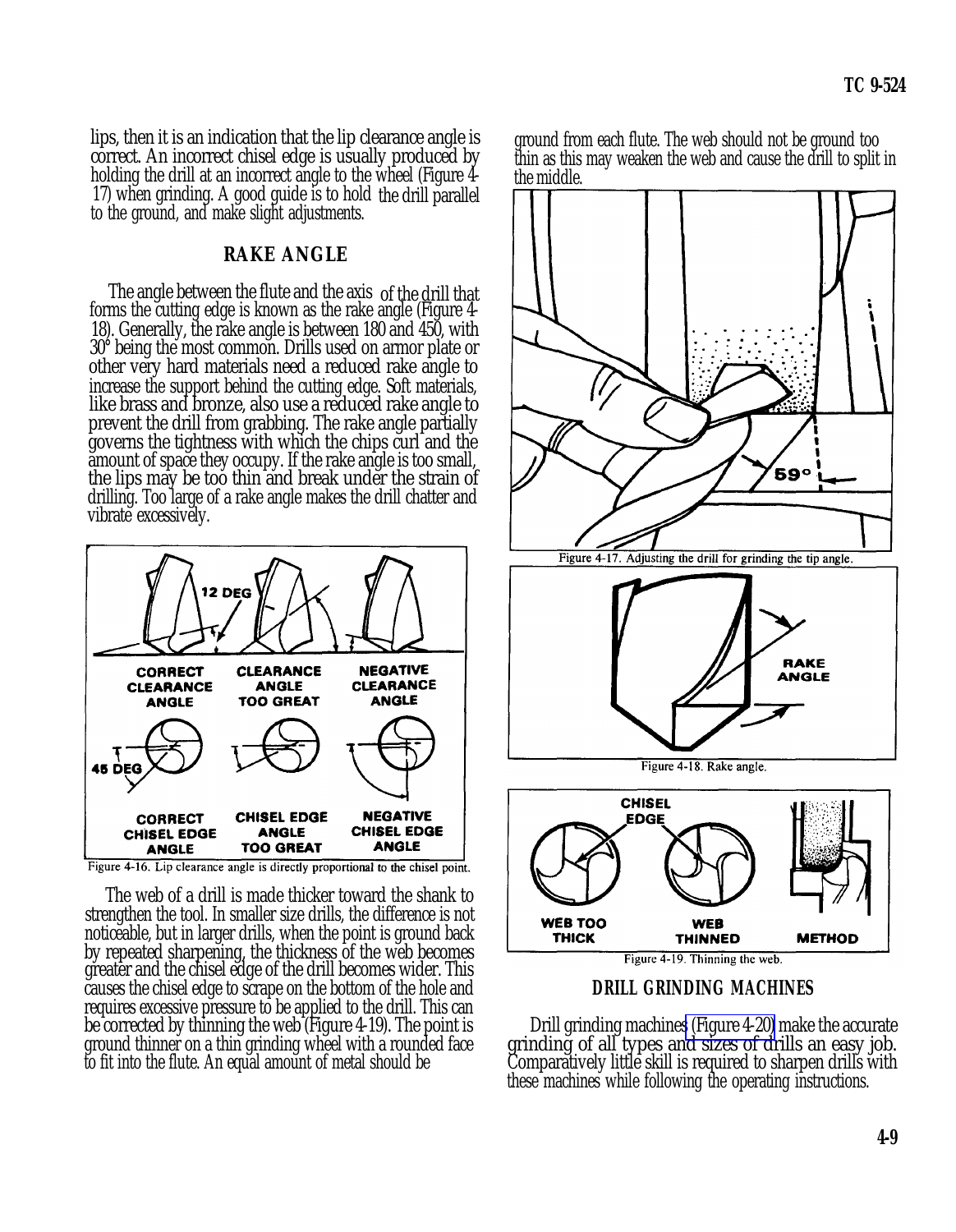# <span id="page-9-0"></span>**TC 9-524**

They are particularly valuable when a large number of the same general type of drills are to be sharpened. Two basic designs for the bench-type drill grinding machines are available. Both perform the same operations but use different drill holding devices. The capacity of these machines is stated in the horsepower of the electric motor and the sizes of drills which can be accommodated by the drill holding devices.

# **SINGLE WHEEL FIXTURE**

One kind of bench-type drill grinding machine consists of an electric motor, a grinding abrasive wheel attached to the motor shaft, and fixtures to hold and position all types of twist drills for drill grinding. A web thinning drill grinding attachment, drill holder assembly, and swinging arm hold the drill in a fixed position for each grinding operation and permit the cutting edge lips to be ground symmetrically at the correct angle and with the correct clearance to ensure long life and efficient cutting. Collets and bushings are supplied with the drill grinding machine to hold a wide range of different sized drills. The grinding machine has a diamond set in the wheeldressing arm to dress the grinding wheel as necessary.

# **DOUBLE WHEEL SWING ARM**

Another kind of bench type drill grinding machine is equipped with two grinding abrasive wheels, one at each end of the motor shaft. One wheel is beveled for thinning the web of the drill at the point. The other wheel is used for lip grinding. The grinder includes a wheel holder assembly for mounting the drill and providing a means for bringing the drill into contact with the grinding wheel at the correct angle and feed to obtain proper clearance angles. A thinning drill point rest is mounted forward of the beveled grinding abrasive wheel to rest and guide the drill during web thinning operations. A wheel dresser is provided to dress the grinding wheel as necessary.



Figure 4-20. Drill grinding machines

# **OTHER TYPES OF CUTTERS**

produce special holes. Below are listed the most common types.

countersink holes for flathead screws so they are flush with the surface when mounted. The most common countersinks

Drilling machines use cutters, that are not drills, to are cone shaped with angles of 82°. Cone angles of 60°, duce special holes. Below are listed the most common  $90^{\circ},100^{\circ},110^{\circ}$ , and 120° are for special needs.

# **COUNTERSINKS COUNTERBORES**

Countersinks [\(Figure 4-21\)](#page-10-0) are special angled cutters used to Counterbores [\(Figure 4-21\)](#page-10-0) are special cutters that use a Common uses are for enlarging a hole to make a bolt head fit flush with the surface.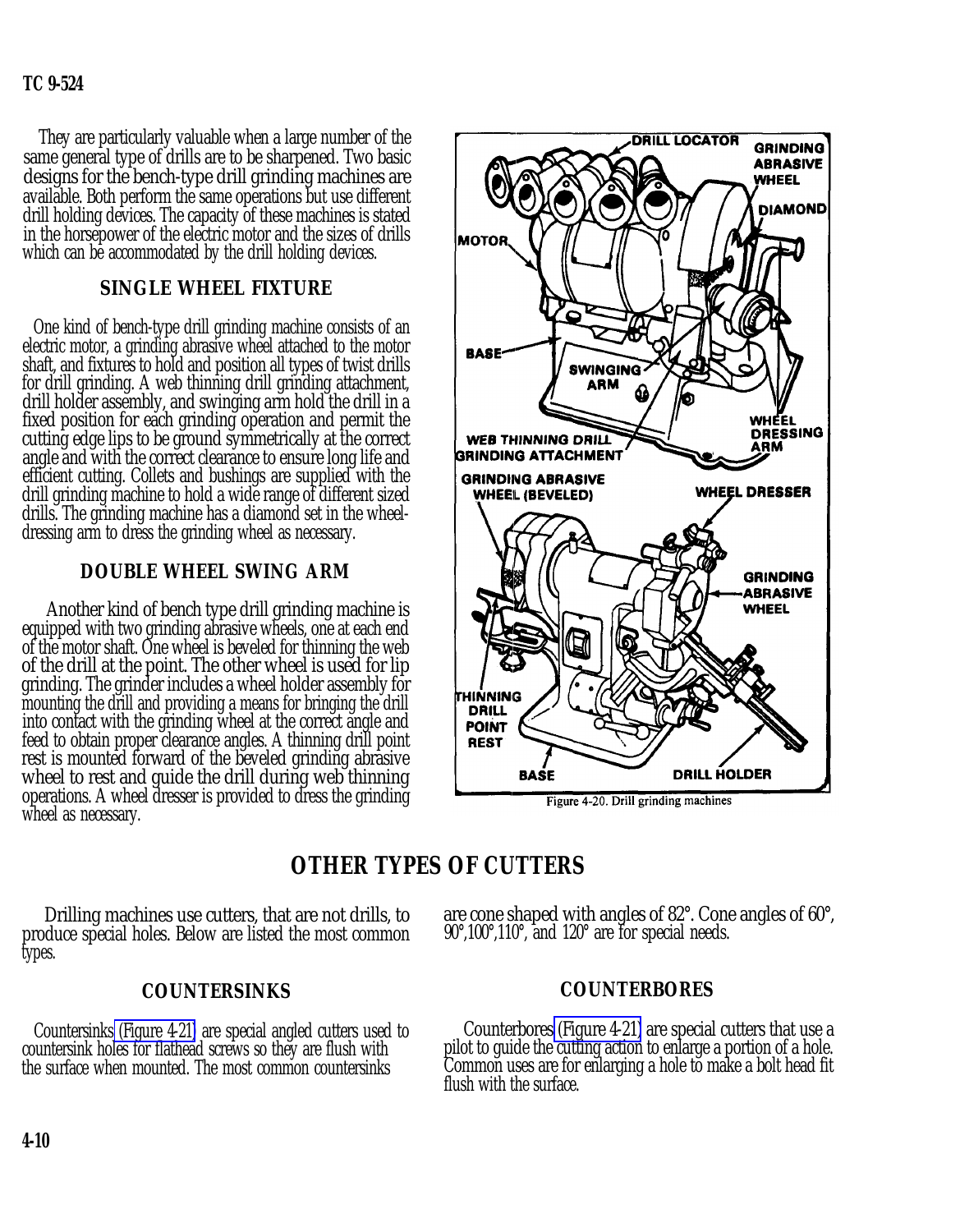# <span id="page-10-0"></span>**COMBINED COUNTERSINK AND CENTER DRILL**

This special drilling tool (Figure 4-21) is used to start holes accurately. These tools are mainly used to center drill and countersink the end of round stock in a lathe machine.

## **REAMERS**

Reamers (Figure 4-21) are cutting tools that are used to enlarge a drilled hole by a few thousandths of an inch for a precise fit.

# **BORING TOOLS**

Boring tools (Figure 4-21) are not usually considered with drilling, but they can be used to bore a hole using the powerfeed drilling machines. These tools consist of an arbor with a tool bit attached that cuts a preset sized hole according to the distance that the tool bit protrudes from the arbor.

# **FIELD EXPEDIENT CUTTERS**

Under battlefield conditions, the exact tools may not be available for each job. Simple flat drills can be made quickly from a high-speed steel lathe tool bit or a drill blank. If a grinder is available, then a crude drill can be ground that has a point and two flat edges, which could produce a hole if enough pressure is applied and the workpiece is machinable.

The revolving vertical spindle of the drilling machine holds and drives the cutting tool. In order to use various sizes and shapes of drills in various machines three types of drill holding devices, which fit the spindle of the drilling machines, are used: the geared drill chuck, the drill sleeve, and the drill socket [\(Figure 4-22\).](#page-11-0) The larger drilling machines have a spindle that has a standard Morse taper at the bottom end. There are three types of drill holding devices: the geared drill chuck, the drill sleeve, and the drill socket.

## **GEARED DRILL CHUCKS**

Drills with straight shanks are held in geared drill chucks which have three adjustable jaws to clamp onto the drill. Smaller size drills are made with straight shanks because of the extra cost of providing these sizes if tapered. Geared drill chucks come in various sizes, with the 3/8 or 1/2-inch capacity chuck being the most common. The shank of the



# **TAP AND DIE WORK**

Hand tapping and hand die work can be done on a drilling machine. The drill chuck is used to align the tap or die.

# **DRILL HOLDING DEVICES**

chuck is set into the spindle of the drilling machine by inserting the chuck's shank into the spindle's internal taper and seating the shank into the taper with a light blow with a soft hammer. Both the internal and external taper surfaces must be clean and free of chips for the shank to seat and lock properly. The drill is locked into the chuck by using the chuck key to simultaneously tighten the three chuck jaws. Geared drill chucks can also come with a morse tapered shank and may have a different method of attaching They may screw on, have a Jarno taper, or a Jacob's back taper.

# **DRILL SOCKETS AND DRILL SLEEVES**

Morse taper shank drills come in several sizes, thus, adapters must be used for mounting them into various drilling machine spindles. Drill sleeves and drill sockets are designed to add to or subtract from the Morse taper for fitting a drill into the chuck spindle. For example, it is common for a 3/4 inch twist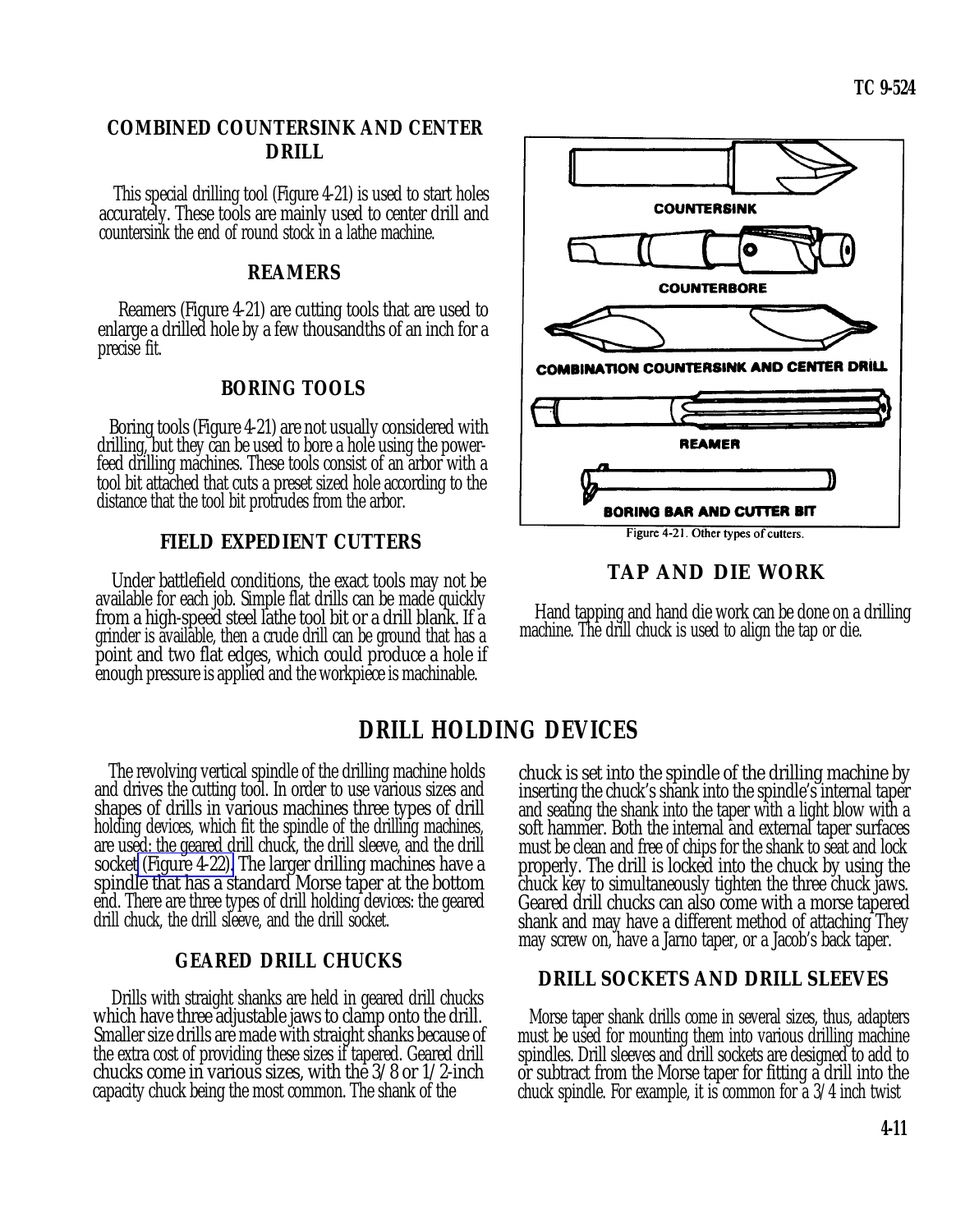<span id="page-11-0"></span>drill to have a Morse taper of size #2, #3, or #4. It is also com-<br>**DRILL DRIFTS** mon for a drilling machine spindle to have a Morse taper of size #3 or #4, and it can be adapted for many other Morse taper sizes, depending on the size of the drill.

A drill too small for the machine spindle may be fitted into a socket or sleeve which has a taper hole of the proper size to hold the drill and a taper shank of the proper size to fit the drill spindle. Sometimes, more than one socket or sleeve is needed to build up the shank to tit into the drilling machine spindle. Sockets and sleeves may be obtained in a number of different sizes and hole shank taper combinations. Sockets, sleeves, and taper shank drills are mounted into the aligning slots of the spindle and lightly tapped with a sotf hammer to seat in place.



Figure 4-22 .Drill holding devices.

Drill drifts are flat, tapered keys with one rounded edge that are designed to fit into a spindle chuck's slot to force a tapered shank drill loose. The rounded top of the small end of the drill drift is designed to face upward while inserting the drift into the slot. There are two types of drill drifts, the standard type and the safety type (Figure 4-23). The standard drift must be inserted into the chuck's slot and then struck with a soft hammer to jar the taper shank drill loose. The drill will fall quickly if not held by the hand and could break or cause injury. The safety drill drift has a sliding hammer weight on the drift itself to allow for a free hand to stay constantly on the drill as it comes loose.



# **WORK HOLDING AND DRILLING DEVICES**

Work holding devices are used to hold the work steady for an accurate hole to be drilled, and so a safe drilling operation can be accomplished. Drilling support devices are used to keep the workpiece above the worktable or vise surface and to keep the workpiece aligned for drilling. Some devices are fairly simple and are used for drilling operations that do not require a perfect hole. Other devices are very intricate and designed for more accurate drilling. Many work holding devices are used with one another to produce the most stable work setup for drilling.

# **MACHINE TABLE VISES**

A machine table vise is equipped with jaws which clamp against the workpiece, holding it secure. The vise can be bolted to the drilling table or the tail can be swung around to lay against the column to hold itself steady. Below are listed many types of special purpose machine table vises available to machine operators.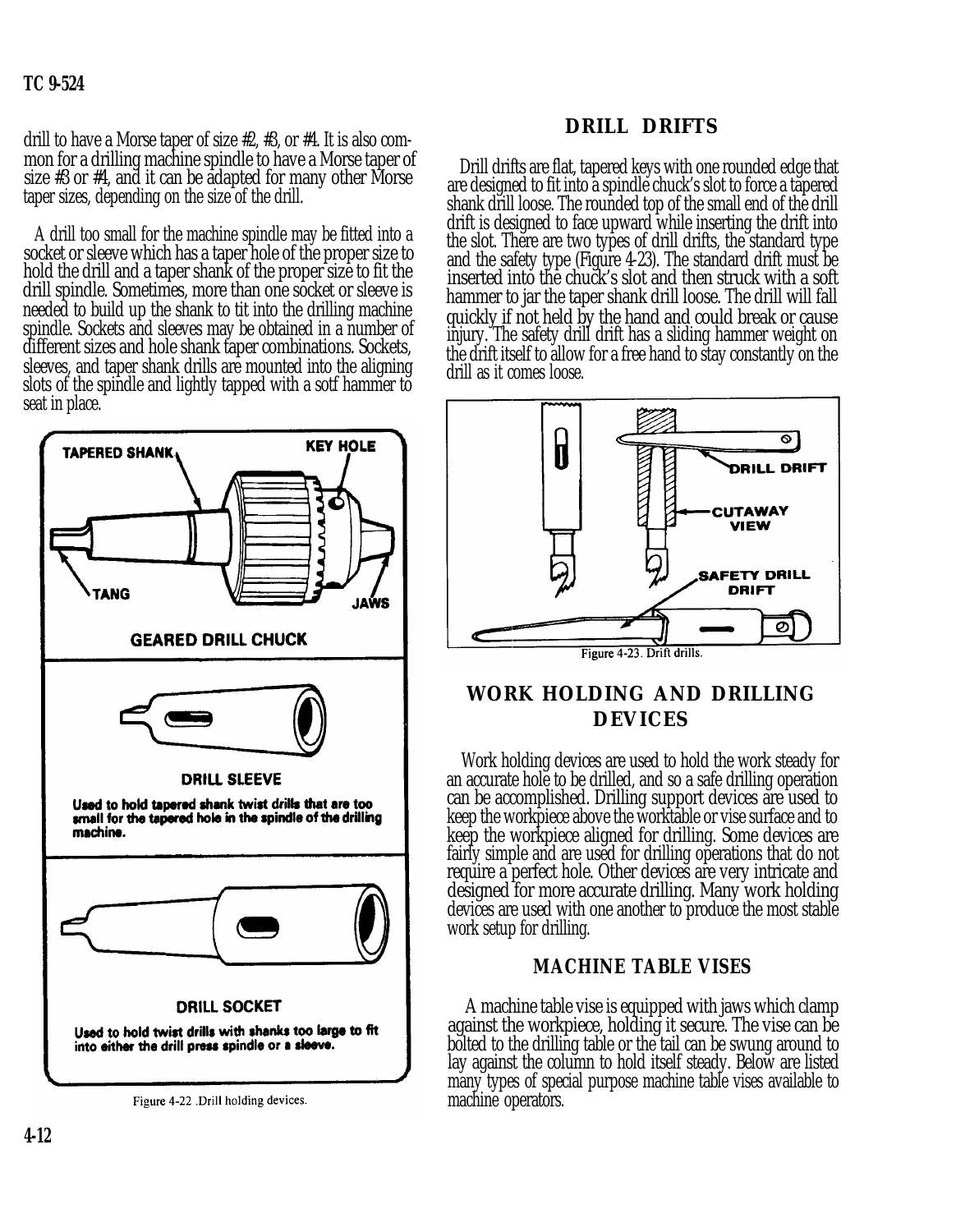- <span id="page-12-0"></span> $\bullet$ The standard machine table vise is the simplest of all vises. It is equipped with two precision ground jaws for holding onto the work and a lead screw to tighten the one movable jaw to the work (Figure 4-24).
- The swivel vise is a machine vise that has an adjustable  $\bullet$ base that can swivel through 360° on a horizontal plane (Figure 4-24).
- $\bullet$ The angle vise is very similar to the table vise. except this vise can be tilted to 90°. to be perpendicular to the work table (Figure 4-24).
- Many other vises are available. They include the compound vise. universal vise, magnetic vise, and contour vise.

# **STEP BLOCKS**

These holding devices are built like stairs to allow for height adjustments in mounting drilling jobs and are used with strap clamps and long T-slot bolts (Figure 4-25).

# **CLAMPS**

Clamps are small, portable vises or plates which bear against the workpiece and holding devices to steady the job. Clamps are made in numerous shapes to meet various workholding needs. Common types of clamps are the C-clamp, the parallel clamp, the machine strap clamp, the bent-tail machine clamp, the U-clamp, and the finger machine clamp (Figure 4-25).







Figure 4-25. Work holding devices.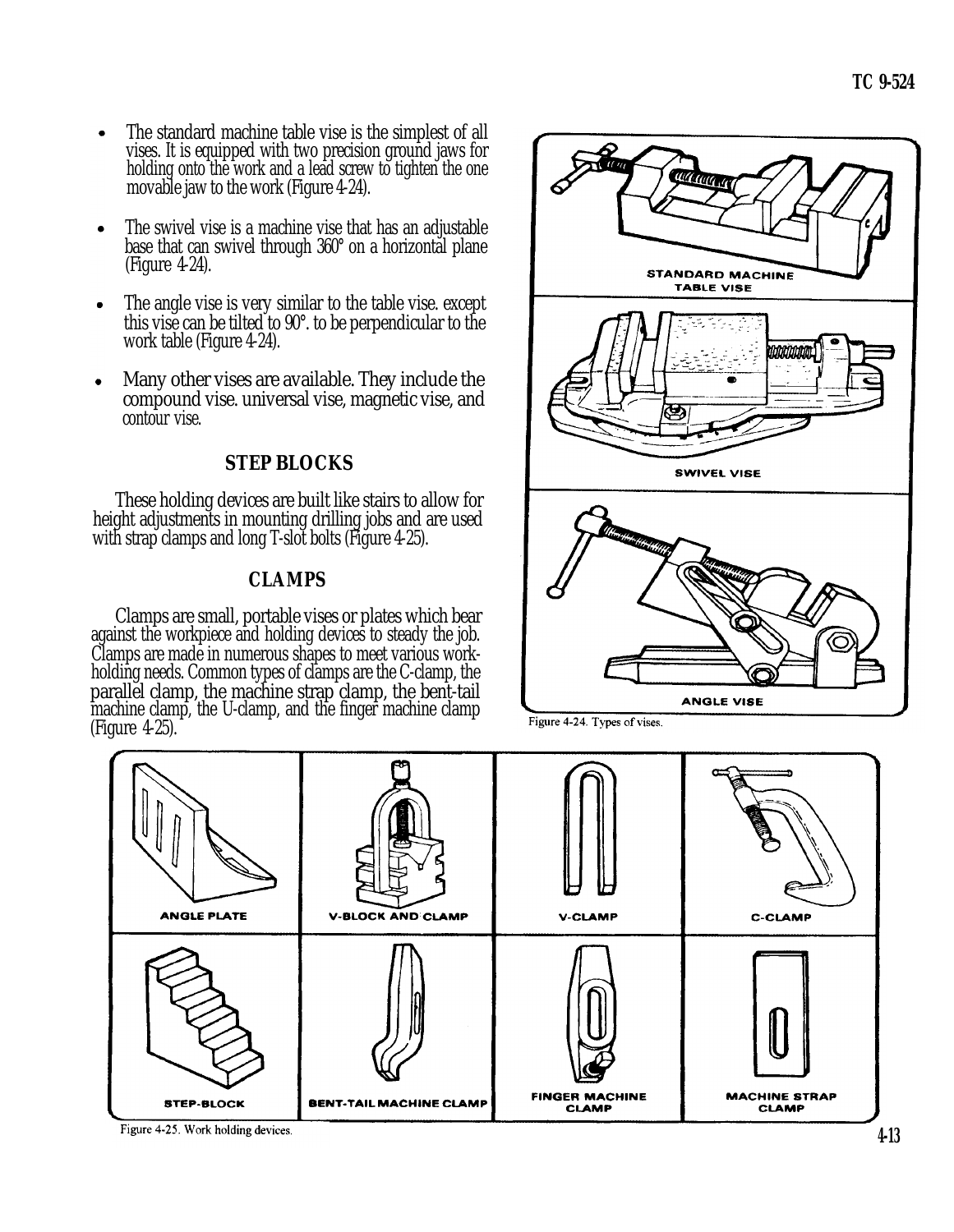# **V-BLOCKS**

V-blocks are precision made blocks with special slots made to anchor clamps that hold workplaces. The V-slot of the block is designed to hold round workplaces. The V-block and clamp set is usually used to hold and drill round stock.

## **ANGLE PLATES**

Angle plates are made in a 900 angle with slots and bolt holes for securing work to the table or to other work holding devices  $(Figure 4-25)$ .

# **T-SLOT BOLTS**

These specially made bolts have a Tshaped head that is designed to slide into the T-slots of the drilling machine's worktable. A heavy duty washer and nut are used with the Tbolt to secure the work.

# **JIGS**

Drill jigs are devices designed for production drilling jobs. The workplaces are clamped into the jig so that the holes will be drilled in the same location on each piece. The jig may guide the drill through a steel bushing to locate the holes accurately.

# **DRILLING SUPPORT DEVICES**

These devices are important to keep the workpiece parallel while being supported above the worktable or vise surface and to keep the drill from cutting into the holding device or worktable. The following two devices are the most common used.

- Blocks are used with clamps to aid in securing and supporting the work. These blocks are usually precision ground of hard steel for long life.
- Parallels are precision ground rectangular bars are used to keep the workpiece parallel with the worktable when the workpiece must be raised above the worktable surface, such as when drilling completely through a workpiece (Figure 4-26). Parallels come in matched sets and can be solid or adjustable as needed.



Figure 4-26. Parallels being used to support a workpiece.

# **CUTTING FLUIDS**

Cutting fluids, lubricants, and coolants are used in drilling work to lubricate the chip being formed for easier removal, to help dissipate the high heat caused by friction, to wash away the chips, to improve the finish, and to permit greater cutting speeds for best efficiency. In drilling work, the cutting fluid can be sprayed, dripped, or machine pumped onto the work and cutting too! to cool the action and provide for maximum tool life. Drilling, reaming, and tapping of various materials can be improved by using the proper cutting fluids (se[e Table](#page-4-0) [4-3](#page-4-0) in Appendix A). Cutting fluids can be produced from animal, vegetable, or mineral oils. Some cutting fluids are very versatile and can be used for any operation, while other cutting fluids are specially designed for only one particular metal.

# **LAYING OUT AND MOUNTING WORK**

# **LAYING OUT WORK**

marking the exact centers of the holes to be drilled. The be followed. Precision tools, such as a surface plate, surface<br>accuracy of the finished workpiece depends, in most part, on gage, calipers, and sharp scribes must b accuracy of the finished workpiece depends, in most part, on gage, calipers, and sharp scribes must be used. The workpie<br>the accuracy of the layout If the work does not require should be cleaned and deburred before applyin the accuracy of the layout. If the work does not require extreme accuracy, then laying out may be a simple operation, such as scribing two intersecting lines and center punching for drillin[g \(Figure 4-27\).](#page-14-0) For a precise layout, to within a

Laying out work for drilling consists of locating and few thousandths of an inch, precision layout procedures must<br>rking the exact centers of the holes to be drilled. The be followed. Precision tools, such as a surface pla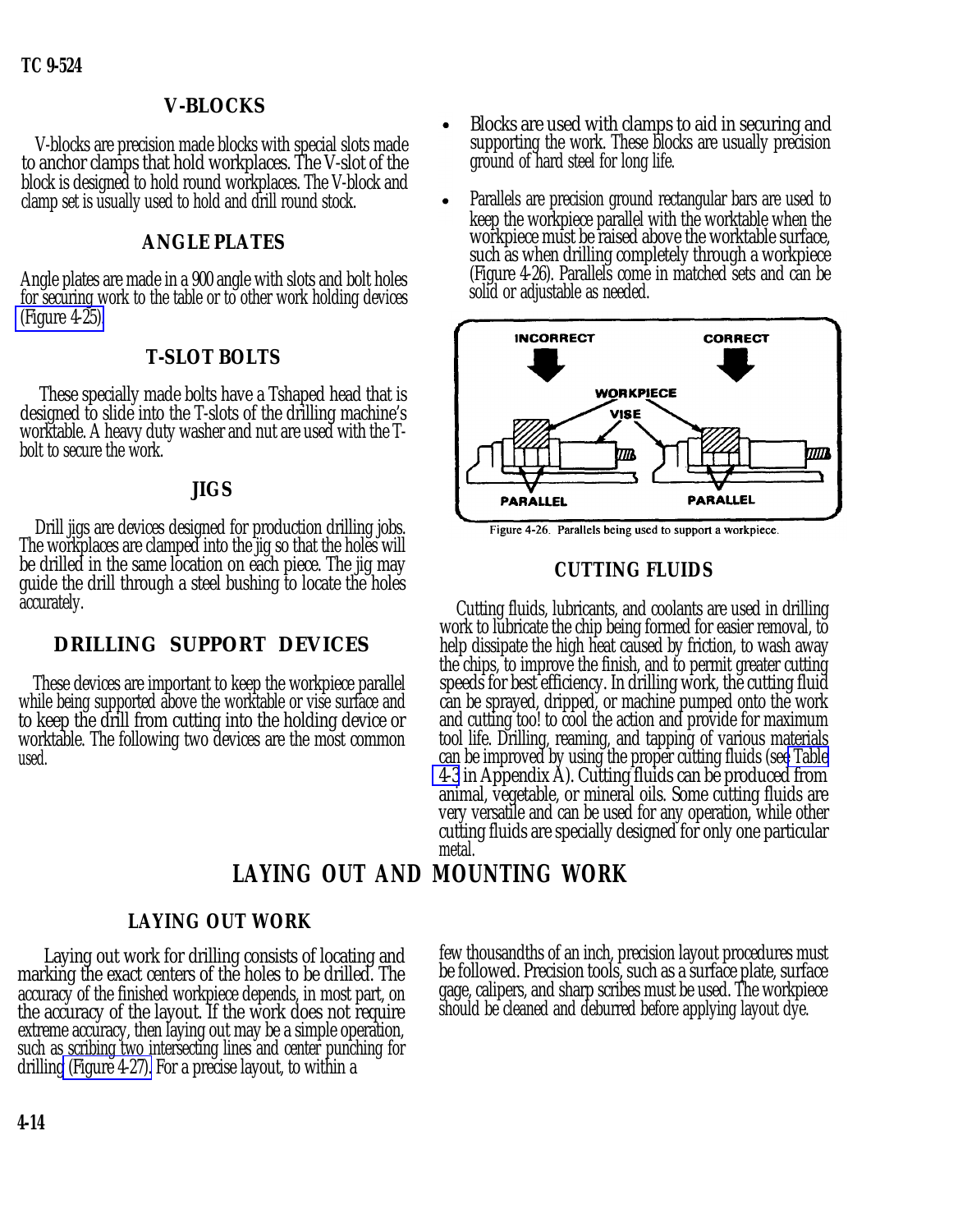# **LAYING OUT HOLE CENTERS**

<span id="page-14-0"></span>The position of the center of the hole to be drilled is marked by scribing two or more lines which intersect at the hole center. This intersecting point is then marked lightly with a prick punch and hammer. Check to see that the punch mark is exactly at the center of the intersection; use a magnifying glass if necessary. Use a pair of dividers, set to the radius of the hole to be drilled, to scribe a circle on the workpiece. The prick punch is then used to mark small indentations, known as "witness marks," on the circumference (Figure 4-27). This completes marking the circle. If a check is needed, have another circle scribed outside of the original circle, which can be checked for alignment after drilling (Figure 4-27).

## **Center-Punching the Layout**

When all scribing is finished, enlarge the prick punch mark with a center punch to aid the center drilling process. Enlarging the mark with a center punch allows the center drill point to enter the workpiece easier and cut smoother.

## **Layout of Multiple Holes**

When more than one hole must be drilled, lay out the holes along a common reference line, then put in the intersecting lines and scribe the circles. Throughout the layout process, avoid making the layout lines too heavy. Use lines as thin as possible, and avoid any scratches or other marks on the surface to be drilled.

## **MOUNTING WORKPIECES**

Before attempting to use a drilling machine, some provision must be made for holding the workpiece rigidly and securely in place. The workpiece should always be firmly fastened to the table or base to produce holes that are located accurately. Use work holding devices to hold the workpiec[e \(Figures 4-24](#page-12-0) and [4-25\).](#page-12-0) The two best methods to mount workplaces are explained below.

## **Vise Mounting**

Most hand-feed drilling machines have no means of clamping or bolting workplaces to the table or base. The workpiece must be secured tightly in a machine table vise and swung around so that the tail of the vise contacts the column of the drill press. The hole must be centered by hand so that the center drill point is directly over the centerpunched mark. Other larger drilling machines have slotted tables and bases so that the work and work holding devices can be bolted or clamped firmly. All work should be securely clamped or set against a stop for all drilling to avoid letting the drill grab and damage the workpiece or injure the machine operator.

## **Table or Base Mounting**

When a workpiece is table or base mounted [\(Figure 4-28\),](#page-15-0) the strap clamps must be as parallel to the table or base as possible. All bolts and strap clamps should be as short as possible for rigidity and to provide for drilling clearance [\(Figure 4-29\).](#page-15-0)



Figure 4-27. Use of "witnessess marks."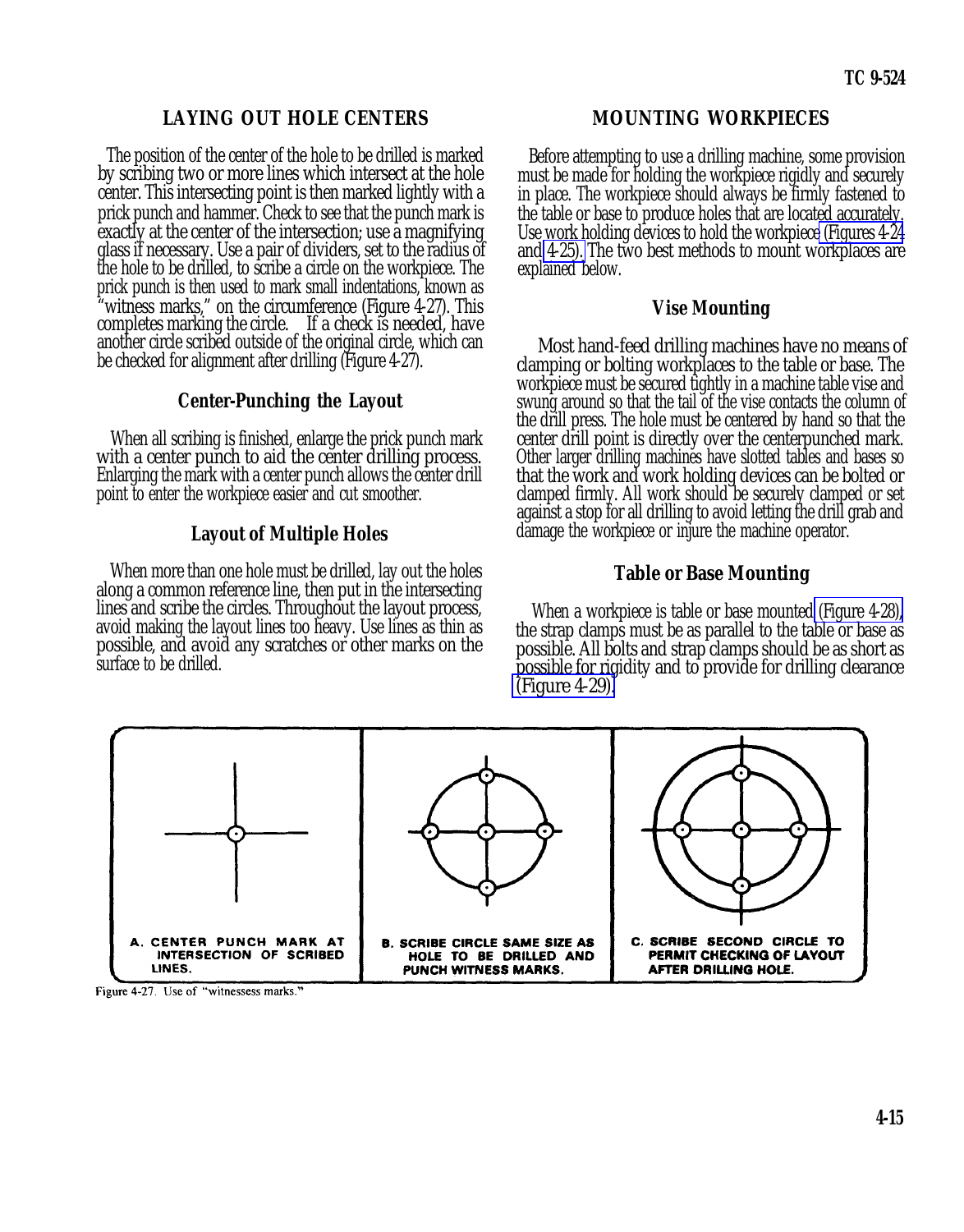<span id="page-15-0"></span>

Parallel bars should be set close together to keep from bending the work. Washers and nuts should be in excellent condition. The slots and ways of the table, base, or vise must be free of all dirt and chips. All work holding devices should be free of burrs and wiped clean of oil and grease. Work holding devices should be the right size for the job. Devices that are too big or too small for the job are dangerous and must be avoided.

Figure 4-28. Mounting the work.



Figure 4-29. Correct and incorrect clamp applications.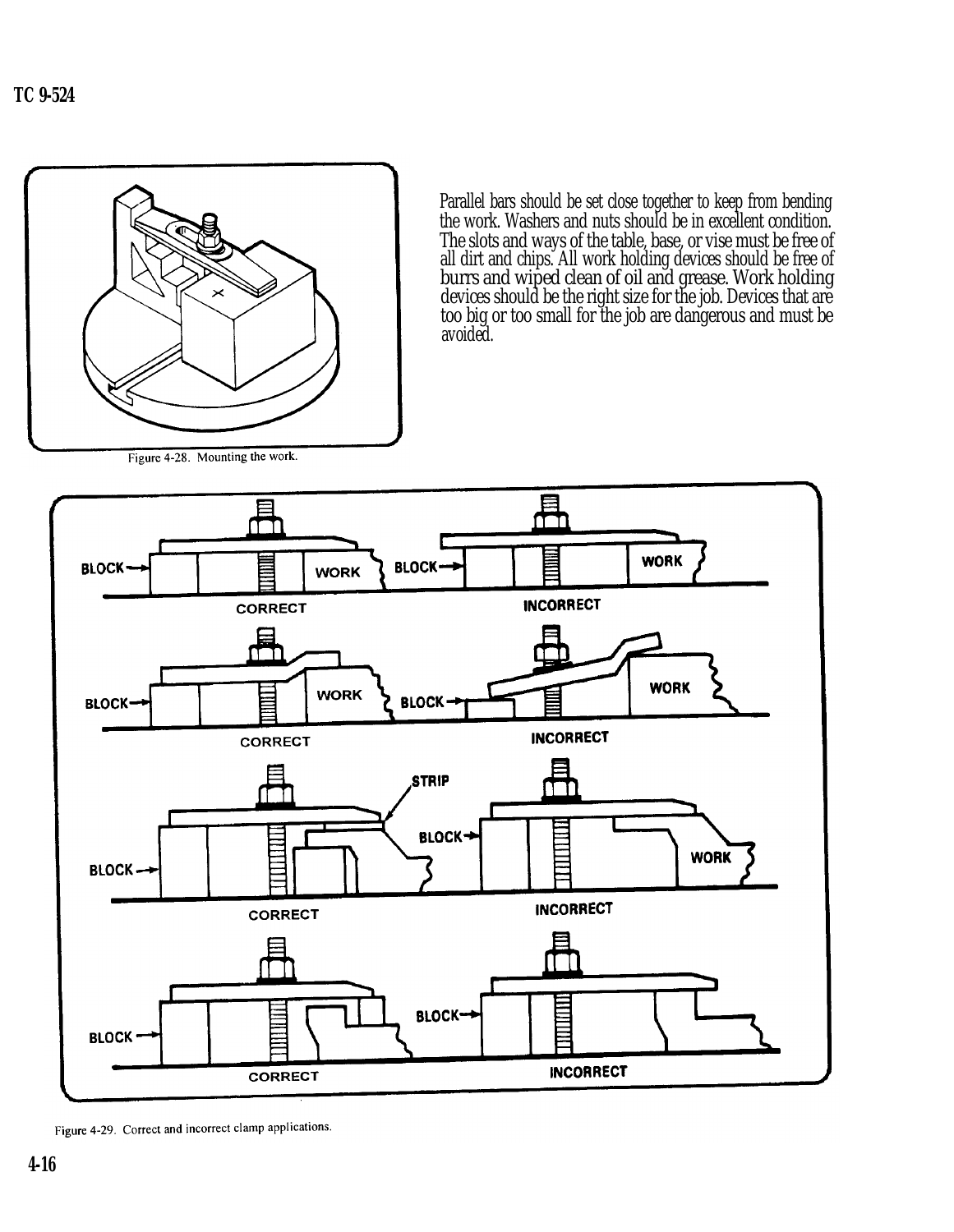# **GENERAL DRILLING OPERATIONS**

#### **THE DRILLING PROCESS**

After a workpiece is laid out and properly mounted, the drilling process can begin. The drilling process, or complete operation, involves selecting the proper twist drill or cutter for the job, properly installing the drill into the machine spindle, setting the speed and feed, starting the hole on center, and drilling the hole to specifications within the prescribed tolerance. Tolerance is the allowable deviation from standard size. The drilling process must have some provisions for tolerance because of the oversizing that naturally occurs in drilling. Drilled holes are always slightly oversized, or slightly larger than the diameter of the drill's original designation. For instance, a l/4-inch twist drill will produce a hole that may be several thousandths of an inch larger than l/4-inch.

Oversizing is due to several factors that affect the drilling process: the actual size of the twist drill, the accuracy of the drill point, the accuracy of the machine chuck and sleeve, the accuracy and rigidity of the drilling machine spindle, the rigidity of the entire drilling machine, and the rigidity of the workpiece and setup. Field and maintenance shop drilling operations allow for some tolerance, but oversizing must be kept to the minimum by the machine operator.

#### **Selecting the Drill**

Selecting the proper twist drill means getting the right tool for the job (see [Table 4-2](#page-3-0) in Appendix A). The material to be drilled, the size of that material, and the size of the drilled hole must all be considered when selecting the drill. Also, the drill must have the proper lip angles and lip clearances for the job. The drill must be clean and free of any burrs or chips. The shank of the drill must also be clean and free of burrs to fit into the chuck. Most drills wear on the outer edges and on the chisel point, so these areas must be checked, and resharpened if needed, before drilling can begin. If the twist drill appears to be excessively worn, replace it.

#### **Installing the Drill**

Before installing the drill into the drilling machine spindle, clean the spindle socket and drill shank of all dirt, chips, and burrs. Use a small tile inside the socket to remove any tough burrs. Slip the tang of the drill or geared drill chuck into the sleeve and align the tang into the keyway slot (Figure 4-30).

Tap the end of the drill lightly with a soft hammer to seat firmly. Another method used to seat the drill into the sleeve is to place a block of wood on the machine table and force the drill down onto the block.



Figure 4-30. Installing a taper shank drill.

### **Selecting Drill Speed**

Speed refers to the revolutions per minute (RPM) of the drilling machine spindle. For drilling, the spindle should rotate at a set speed that is selected for the material being drilled. Correct speeds are essential for satisfactory drilling. The speed at which a drill turns and cuts is called the peripheral speed. Peripheral speed is the speed of a drill at its circumference expressed in surface feet per minute (SFPM). This speed is related to the distance a drill would travel if rolled on its side. For example, a peripheral speed of 30 feet per minute means the drill would roll 30 feet in 1 minute if rolled on its side.

It has been determined through experience and experiment that various metals machine best at certain speeds; this best speed for any given metal is what is known as its cutting speed (CS) (se[e Table 4-2\)](#page-3-0) in Appendix A. If the cutting speed of a material is known, then a simple formula can be used to find the recommended RPM of the twist drill.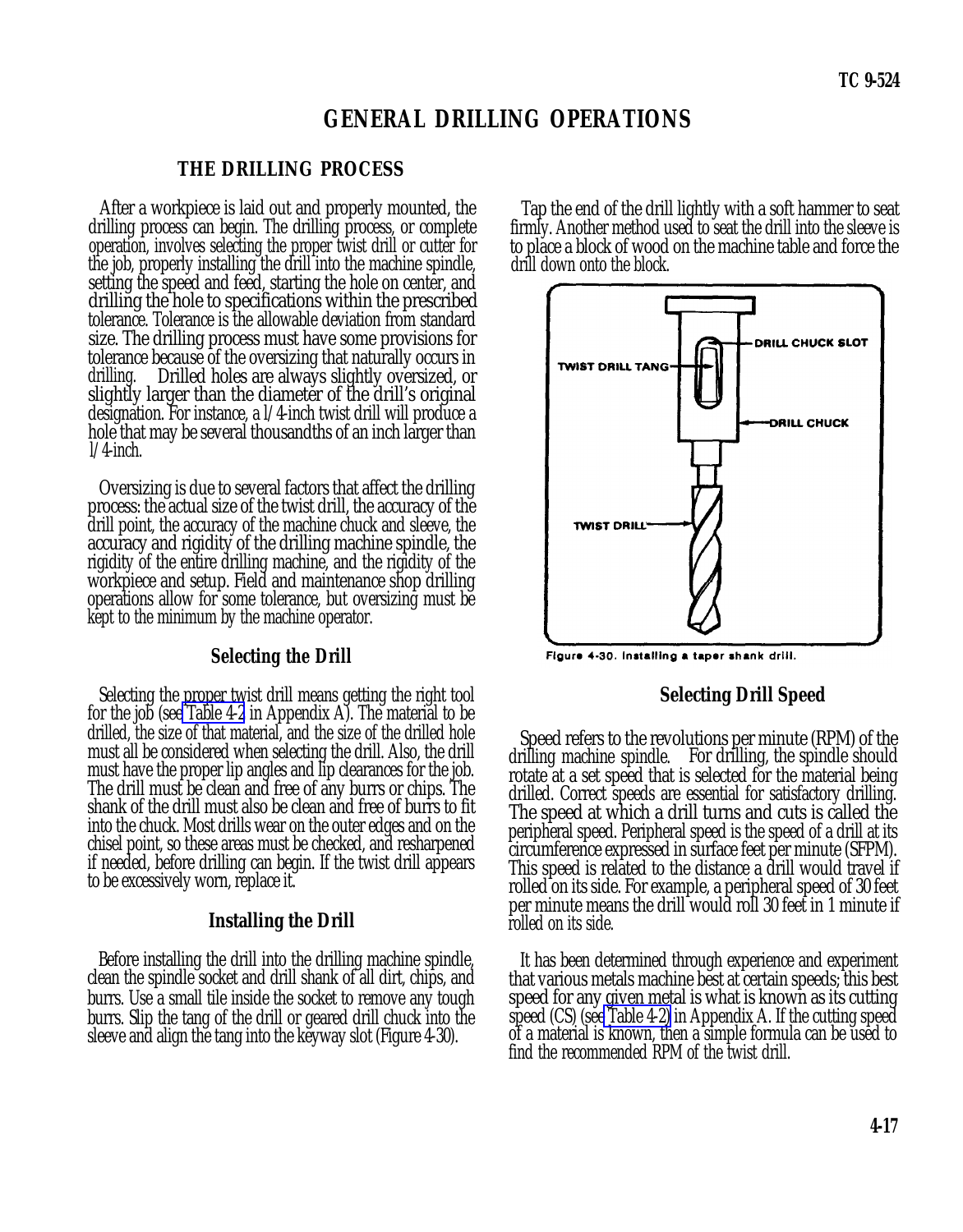## **TC 9-524**

The slower of the two recommended speeds is used for the following formulas due to the varying conditions that may exist, such as the rigidity of the setup, the size of the drilling machine, and the quality of finish.

$$
RPM = \frac{CSx4}{D}
$$

**Where RPM** = drill speed in revolutions per minute.

- **CS** = Recommended cutting speed in surface feet per minute.
- **4** = A constant in all calculations for RPM (except metric).
- **D** = The diameter of the drill itself.

For example, if a 1/2-inch (0.500-inch) twist drill is to cut aluminum, the formula would be setup as follows:

$$
RPM = \frac{200 X 4}{.500} = \frac{800}{.500} = 1600 RPM
$$

Thus, the drilling machine would be set up to drill as close to 1,600 RPM as possible. It is best to use the machine speed that is closest to the recommended RPM. When using the metric system of measurement, a different formula must be used to find RPM:

$$
RPM = \frac{CS (m) \times 320}{D (mm)}
$$

**Where RPM** = Drill speed in revolutions per minute.

- **CS** = Recommended cutting speed in surface meters per minute.
- **320** = A constant for all metric RPM calculations.
	- **D** = Diameter of the twist drill in millimeters.

For example, if a 15-mm twist drill is to cut medium-carbon steel, with a recommended cutting speed of 21.4 meters per minute, the formula would be set up as follows:

$$
RPM = 21.4 \times 320 = 6848
$$
  
15 15  

$$
RPM = 21.4 \times 320 = 6.848 = 456.533
$$
 RPM  
5 15 or 457 RPM

Round this RPM up or down to the nearest machine speed.

**5 15 or 457 RPM**

The speeds on these tables are just recommendations and can be adjusted lower if needed, or to higher speeds if conditions permit.

## **SELECTING DRILL FEED**

Feed is the distance a drill travels into the workpiece during each revolution of the spindle. It is expressed in thousandths of an inch or in millimeters. Hand-feed drilling machines have the feed regulated by the hand pressure of the operator; thus, the skill of the operator will determine the best feeds for drilling. Power feed drilling machines have the ability to feed the drill into the work at a preset depth of cut per spindle revolution, so the best feeding rate can be determined (see [Table 4-4](#page-5-0) in Appendix A).

The selection of the best feed depends upon the size of the drill, the material to be drilled, and the condition of the drilling machine. Feed should increase as the size of the drill increases. After starting the drill into the workpiece by hand, a lever on the power-feed drilling machine can be activated, which will then feed the drill into the work until stopped or disengaged. Too much feed will cause the drill to split; too little feed will cause chatter, dull the drill, and possibly harden the workpiece so it becomes more difficult to drill. Drills 1/2 inch or smaller can generally be hand-fed, while the larger drills require more downward torque and should be powerfed.

## **ALIGNING AND STARTING HOLES**

To start a twist drill into the workpiece, the point of the drill must be aligned with the center-punched mark on the workpiece. Some drilling operations may not require a precise alignment of the drill to the work, so alignment can be done by lining up the drill by hand and eye alone. If a greater precision in centering alignment is required, than more preparation is needed before starting to drill.

# **STARTING HOLES WITH CENTER DRILL**

The best method to align and start a hole is to use the combination countersink and drill, known as the center drill [\(Figure 4-31\).](#page-18-0) Set the drilling machine speed for the diameter of the tip of the center drill, start the machine, and gently lower the center drill into contact with the work, using hand and eye coordination. The revolving center drill will find the center punched mark on the workpiece and properly align the hole for drilling. The depth of the center-drilled hole should be no deeper than two third the length of the tapered portion of the center drill.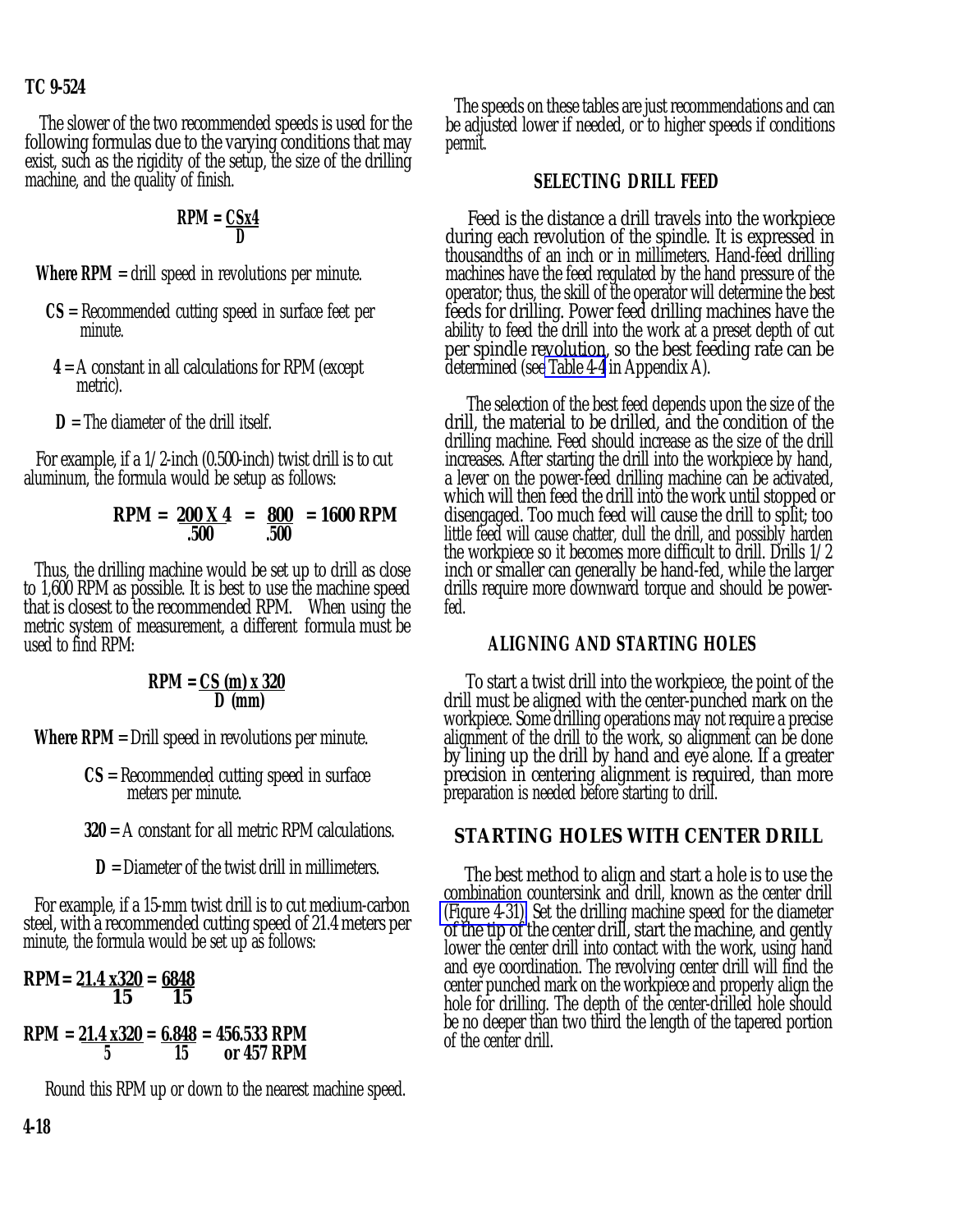## <span id="page-18-0"></span>**DRAWING A DRILL BACK ON CENTER**

Often, the drill will not be on center, sometimes due to a poorly made center-punched mark or a hard spot on the metal. To draw the twist drill back to the position desired (Figure 4-3 1), a sharp chisel is used to make one or more nicks or grooves on the side toward which the drill is to be drawn. The chisel marks will draw the drill over because of the tendency of the drill to follow the line of least resistance. After the chisel mark is made, the drill is again hand-fed into the work and checked for being on center. This operation must be completed before the drill point has enlarged the hole to full diameter or the surface of the workpiece will be marred by a double hole impression.



Figure 4-31. Drawing a drill back on center.

## **DRILLING**

After the drill has been aligned and the hole started, then insert the proper size drill (Figure 4-32) and continue drilling into the workpiece (Figure 4-33), while applying cutting fluid. The cutting fluid to use will depend on what material is being machined (see [Table 4-3](#page-4-0) in Appendix A). Use the cutting fluids freely.



Figure 4-33. Drilling a workpiece.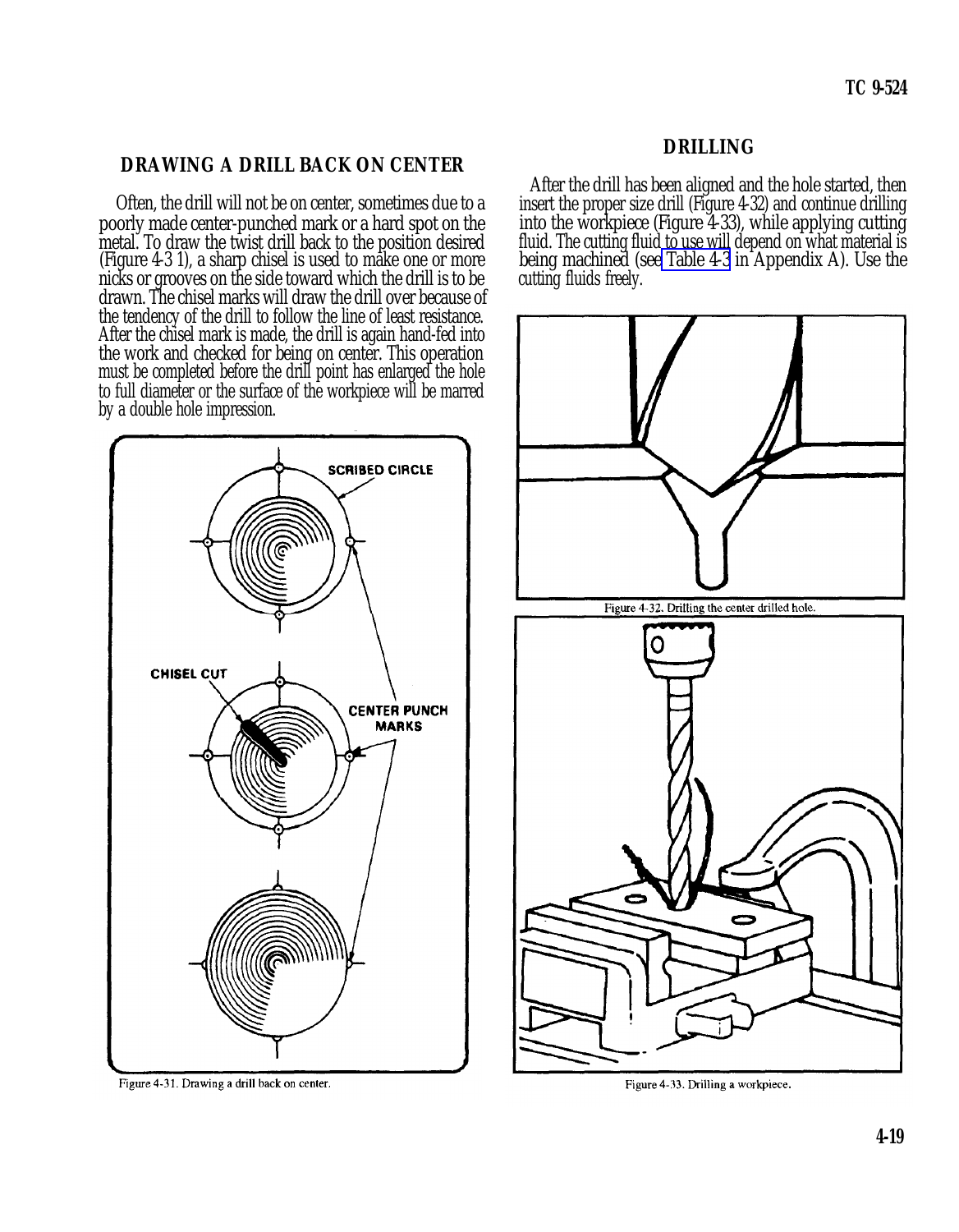# **Drilling Deep Holes**

If the depth of the hole being drilled is greater than four times the diameter of the drill, remove the drill from the workpiece at frequent intervals to clean the chips from the flutes of the drill and the hole being drilled. A slight increasing speed and decrease in feed is often used to give the chips a greater freedom of movement. In deep hole drilling, the flutes of the smaller drills will clog up very quickly and cause the drill to drag in the hole, causing the diameter of the hole to become larger than the drill diameter. The larger drills have larger flutes which carry away chips easier.

When the depth of the hole being drilled is four times the diameter of the drill itself, remove the drill at frequent intervals and clean the chips from the flutes of the drill and from the hole being drilled.

## **Drilling a Pilot Hole**

As the drill size increases, both the size of the web and the width of the chisel edge increase (Figure 4-34). The chisel edge of drill does not have a sharp cutting action, scraping rather than cutting occurs. In larger drills, this creates a considerable strain on the machine. To eliminate this strain when drilling a large hole, a pilot hole is drilled first (Figure 4-34) and then followed with the larger drill. A drill whose diameter is wider than the web thickness of the large drill is used for the pilot hole. This hole should be drilled accurately as the larger drill will follow the small hole.



A pilot drill can also be used when average-sized . holes are to be drilled on small drilling machines. The small machine may not have enough power to drive the larger drill through the metal. Avoid making the pilot drilled hole much wider than the web of the larger drill. Too wide of a pilot drilled hole may cause the larger drill cutting lips to grab and snag which may cause excessive chatter or an out-of-round hole.

## **Drilling Thin Material**

When drilling thin workpieces, such as sheet metal, place another piece of metal or wood under the workpiece to provide support and prevent bending the workpiece or ruining the hole due to the upthrust created when the drill breaks through.

If thin metal must be drilled and a support cannot be rigged under the thin metal, then a drill designed for thin metal, such as a low helix drill with zero rake angle, commonly called a sheet metal drill, must be used.

## **Using a Depth Stop**

The depth stop mechanism on the drilling machine (Figure 4-35) should be used whenever drilling to a desired depth, and to prevent the twist drill from traveling too far after cutting through the workpiece. The depth stop is designed to be used whenever a number of holes of the same depth are to be drilled, or when drilling holes deep into the workpiece (blind holes). Make sure that drills are chucked tightly to avoid slipping and changing the depth setting. Most depth stops have away to measure the distance that the drill travels. Some may have a fractional gage on the depth stop rod, and some may have a micrometer dial located on the depth stop for very precise measurements.



Figure 4-35. Depth stop mechanism.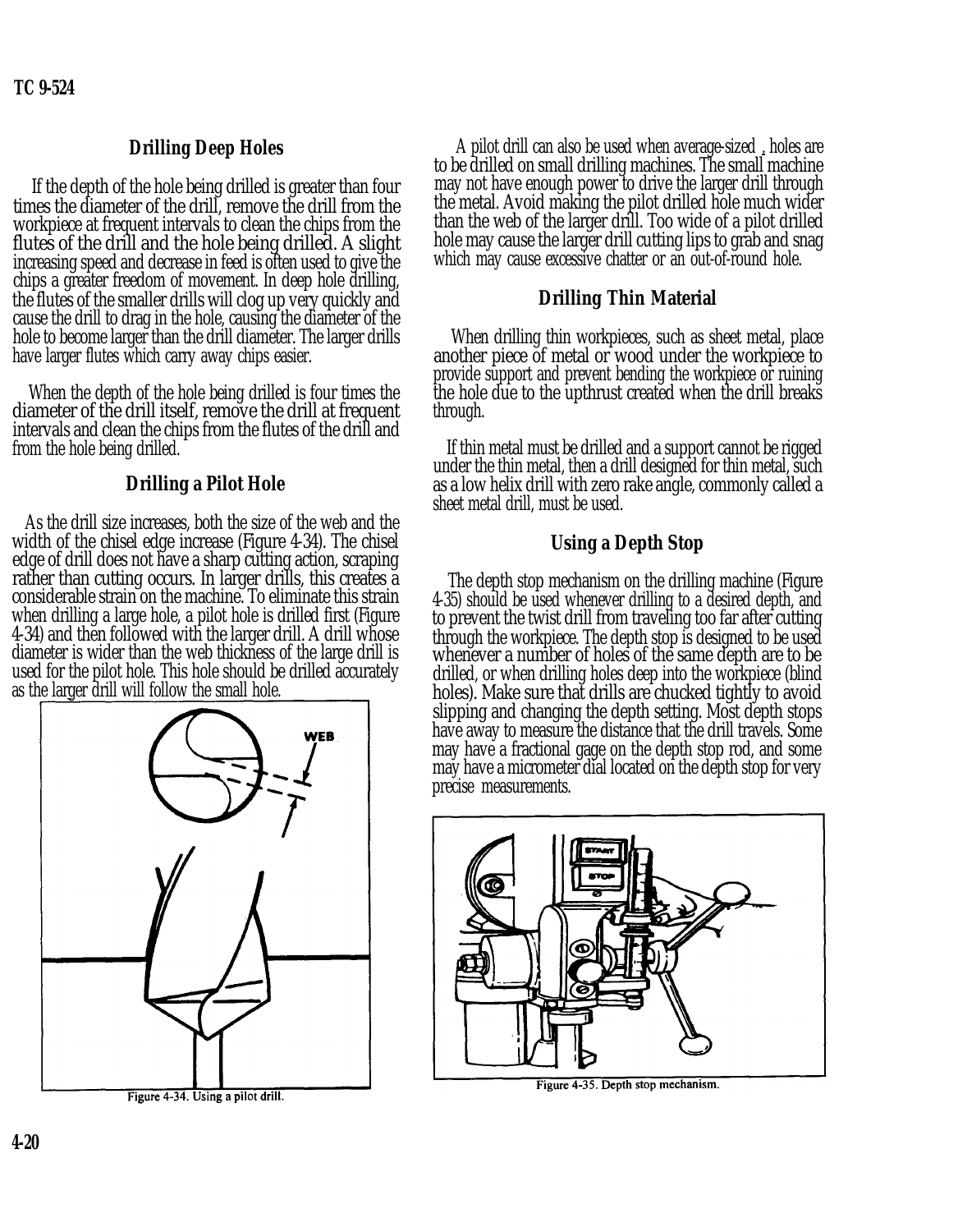# **Checking the Depth of Drilled Holes**

To accurately check the depth of a drilled hole, the length of the sides of the hole must be measured. Do not measure from the bottom point of the hole (Figure 4-36). A thin depth gage is inserted into the hole, along the side, and the measurement taken. If the hole is too small for the gage to fit down into it then a twist drill of the same size as the hole can be inserted into the hole upside down, then removed and measured with a rule. Clean all chips and coolant from the holes before attempting any depth measurement.



Figure 4-36. Checking the depth of drilled holes

## **Drilling Round Stock**

When drilling shafts, rods, pipes, dowels, or other round stock, it is important to have the center punch mark aligned with the drill point (Figure 4-37). Use V-blocks to hold the round stock for center punching and drilling. Align the center of the round stock with a square or by lining the workpiece up with the twist drill point. Another method to drill round stock is to use a V-block drill jig that automatically centers the work for drilling.

#### **Operational Checks**

After the hole is drilled to specifications, always back the drill out of the hole and shut off the machine. Allowing a drill to run on in the hole will cause the hole to be oversized. At any time during the drilling process, a problem could occur. If so, it should be fixed as soon as possible to avoid any damage or injury. Operators must observe the drilling machine for any excessive vibration or wobble, overheating of the electric motor, and unusual noises coming from the machine. A high pitched squeal coming from the drill itself may indicate a dull drill. A groaning or rumbling sound may indicate that the drill is overloaded and the feed needs to be reduced. A chattering sound may indicate an off-center drill or a poorly sharpened drill. These or other noises could also be caused by internal parts of the machine. Consult the operator's manual and correct all problems before attempting to continue drilling.



# **SPECIAL OPERATIONS ON DRILLING MACHINES**

# **COUNTERSINKING Types of Countersinks**

Countersinking is the tapering or beveling of the end of a Machine countersinks for machining recessed screw heads<br>hole with a conical cutter called a machine countersink. Often commonly have an included angle of 82°. Anot a hole is slightly countersunk to guide pins which are to be countersink has an included angle of 60° machining lathe<br>driven into the workpiece; but more commonly, centers. Some countersinks have a pilot on the tip to guid driven into the workpiece; but more commonly, centers. Some countersinks have a pilot on the tip to guide the

hole with a conical cutter called a machine countersink. Often commonly have an included angle of 82°. Another common<br>a hole is slightly countersunk to guide pins which are to be countersink has an included angle of 60° ma countersinking is used to form recesses for flathead screws countersink into the recess. Since these pilots are not [\(Figure 4-38\)](#page-21-0) and is similar to counterboring. interchangeable, these types of countersinks can be used for only one size of hole and are not practical for field or maintenance shops.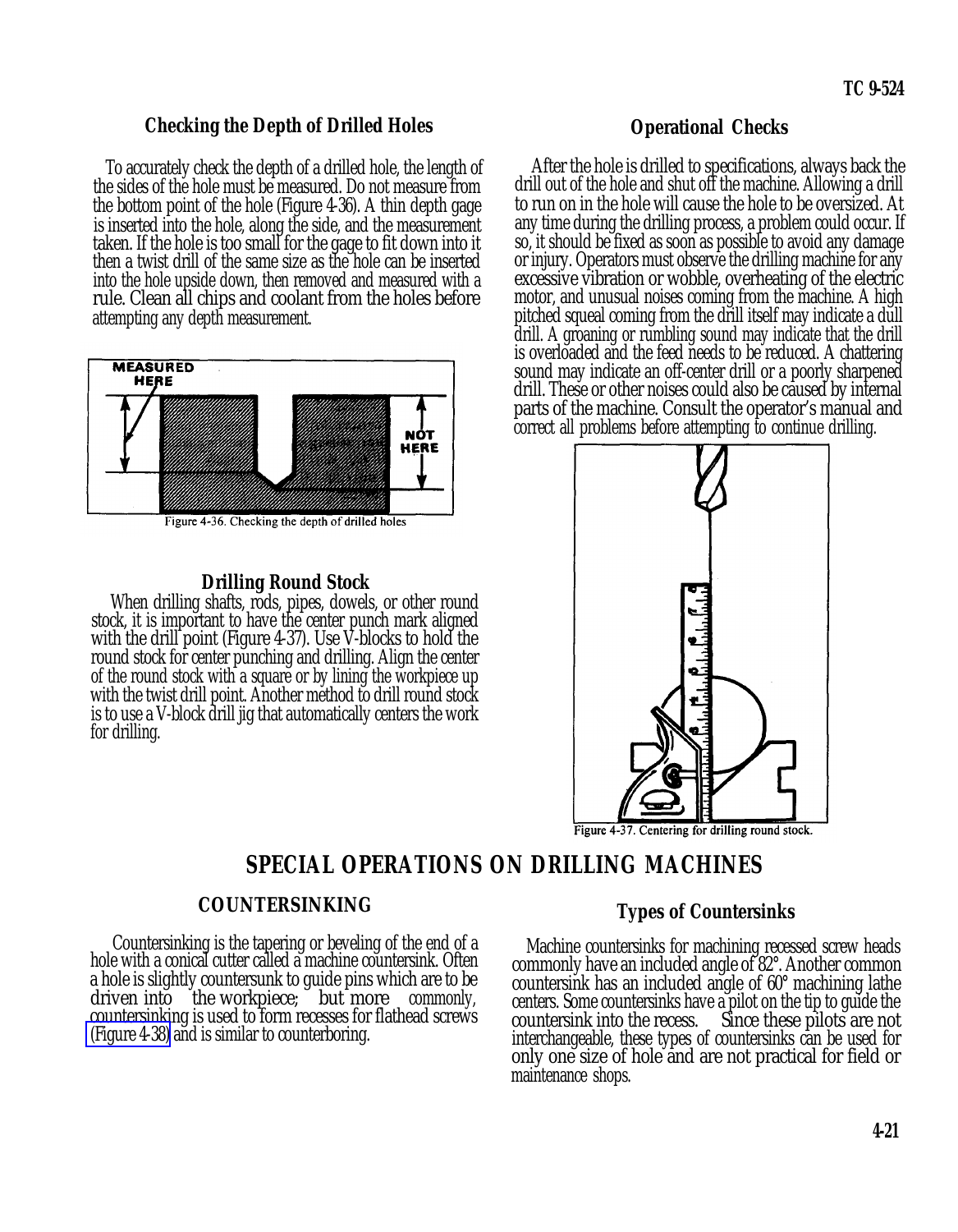# <span id="page-21-0"></span>**TC 9-524**

# **Countersink Alignment**

Proper alignment of the countersink and the hole to be recessed are important. Failure to align the tool and spindle with the axis of the hole, or failure to center the hole, will result in an eccentric or out-of-round recess.



Figure 4-38. Countersunk hole.

# **Procedures for Countersinking**

Good countersinking procedures require that the countersink be run at a speed approximately one-half of the speed for the same size drill. Feed should be light, but not too light to cause chatter. A proper cutting fluid should be used to produce a smooth finish. Rough countersinking is caused by too much speed, dull tools, failure to securely hold the work, or inaccurate feed. The depth stop mechanism should be used when countersinking to ensure the recess will allow the flathead screw to be flush with the surface (Figure 4-39).



Figure 4-39. Proper and improper countersinking.

# **COUNTERBORING AND SPOT FACING**

Counterboring is the process of using a counterbore to enlarge the upper end of a hole to a predetermined depth and machine a square shoulder at that depth (Figure 4-40). Spot facing is the smoothing off and squaring of a rough or curved surface around a hole to permit level seating of washers, nuts, or bolt heads (Figure 4-40). Counterbored holes are primarily used to recess socket head cap screws and similar bolt heads slightly below the surface. Both counterboring and spotfacing can be accomplished with standard counterbore cutters.

Counterbore cutters have a pilot to guide the counterbore accurately into the hole to be enlarged. If a counterbore is used without a pilot, then the counterbore flutes will not stay in one spot, but will wander away from the desired hole. The shank of counterbores can be straight or tapered. The pilots of counterbores can be interchangeable with one another so that many hole combinations can be accomplished.



# **Counterboring**

When counterboring, mount the tool into the drill chuck and set the depth stop 'mechanism for the required depth of shoulder cut. Set the speed to approximately one-half that for the same size of twist drill. Compute for the actual cutter size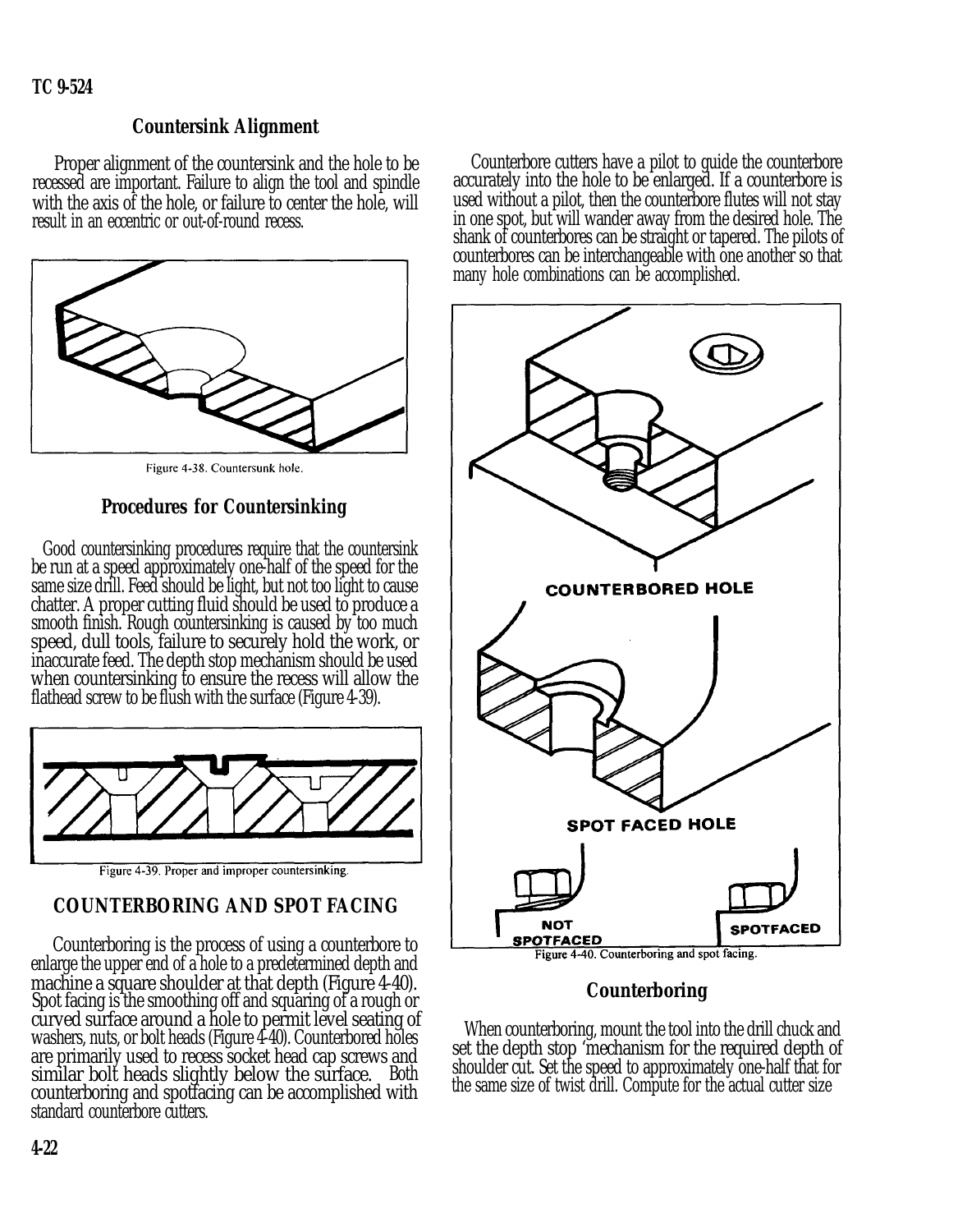and not the shank size when figuring speed. Mount the workpiece firmly to the table or vise. Align the workpiece on the center axis of the counterbore by fitting the pilot into the drilled hole. The pilot should fit with a sliding motion inside the hole. If the pilot fits too tightly, then the pilot could be broken off when attempting to counterbore. If the pilot fits too loosely, the tool could wander inside the hole, causing chatter marks and making the hole out of round.

Feeds for counterboring are generally 0.002 to 0.005 inch per revolution, but the condition of the tool and the type of metal will affect the cutting operation. Slow the speed and feed if needed. The pilot must be lubricated with lubricating oil during counterboring to prevent the pilot seizing into the work. Use an appropriate cutting fluid if the material being cut requires it. Use hand feed to start and accomplish counterboring operations. Power feed counterboring is used mainly for production shops.

## **Spot Facing**

Spot facing is basically the same as counterboring, using the same tool, speed, feed, and lubricant. The operation of spot facing is slightly different in that the spot facing is usually done above a surface or on a curved surface. Rough surfaces, castings, and curved surfaces are not at right angles the cutting tool causing great strain on the pilot and counterbore which can lead to broken tools. Care must be taken when starting the spot facing cut to avoid too much feed. If the tool grabs the workpiece because of too much feed, the cutter may break or the workpiece may be damaged. Ensure that the work is securely mounted and that all backlash is removed from drilling machine spindle.

## **TAPPING**

Tapping is cutting a thread in a drilled hole. Tapping is accomplished on the drilling machine by selecting and drilling the tap drill size (se[e Table 4-5](#page-6-0) in Appendix A), then using the drilling machine chuck to hold and align the tap while it is turned by hand. The drilling machine is not a tapping machine, so it should not be used to power tap. To avoid breaking taps, ensure the tap aligns with the center axis of the hole, keep tap flutes clean to avoid jamming, and clean chips out of the bottom of the hole before attempting to tap.

## **Tapping Large Holes**

One method of hand tapping is to mount an adjustable tap and reamer wrench on the square shank of the tap and install a pointed tool with a center in the drilling machine spindle (Figure 4-41). The tap is placed in the drilled hole and the

tool's center point is placed in the center hole. The tap is held steady, without forcing, by keeping light pressure on it with the hand feed lever of the drilling machine, while turning the wrench and causing the tap to cut into the hole.



Figure 4-41. Tapping with an upright drilling machine.

#### **Tapping Small Holes**

Another method of hand tapping, without power, is to connect the tap directly into the geared drill chuck of the drilling machine and then turn the drill chuck by hand, while applying light pressure on the tap with the hand feed lever. This method works well on small hand-feed drilling machines when using taps smaller than 1/2-inch diameter.

#### **REAMING**

Reaming a drilled hole is another operation that can be performed on a drilling machine. It is difficult, if not impossible, to drill a hole to an exact standard diameter. When great accuracy is required, the holes are first drilled slightly undersized and then reamed to size [\(Figure 4-42\).](#page-23-0) Reaming can be done on a drilling machine by using a hand reamer or using a machine reamer [\(Figure 4-43](#page-23-0)). When you must drill and ream a hole, it is best if the setup is not changed. For example, drill the hole (slightly undersized) and then ream the hole before moving to another hole. This method will ensure that the reamer is accurately aligned over the hole. If a previously drilled hole must be reamed, it must be accurately realigned under the machine spindle. Most hand and machine reamers have a slight chamfer at the tip to aid in alignment and startin[g \(Figure 4-43\).](#page-23-0)